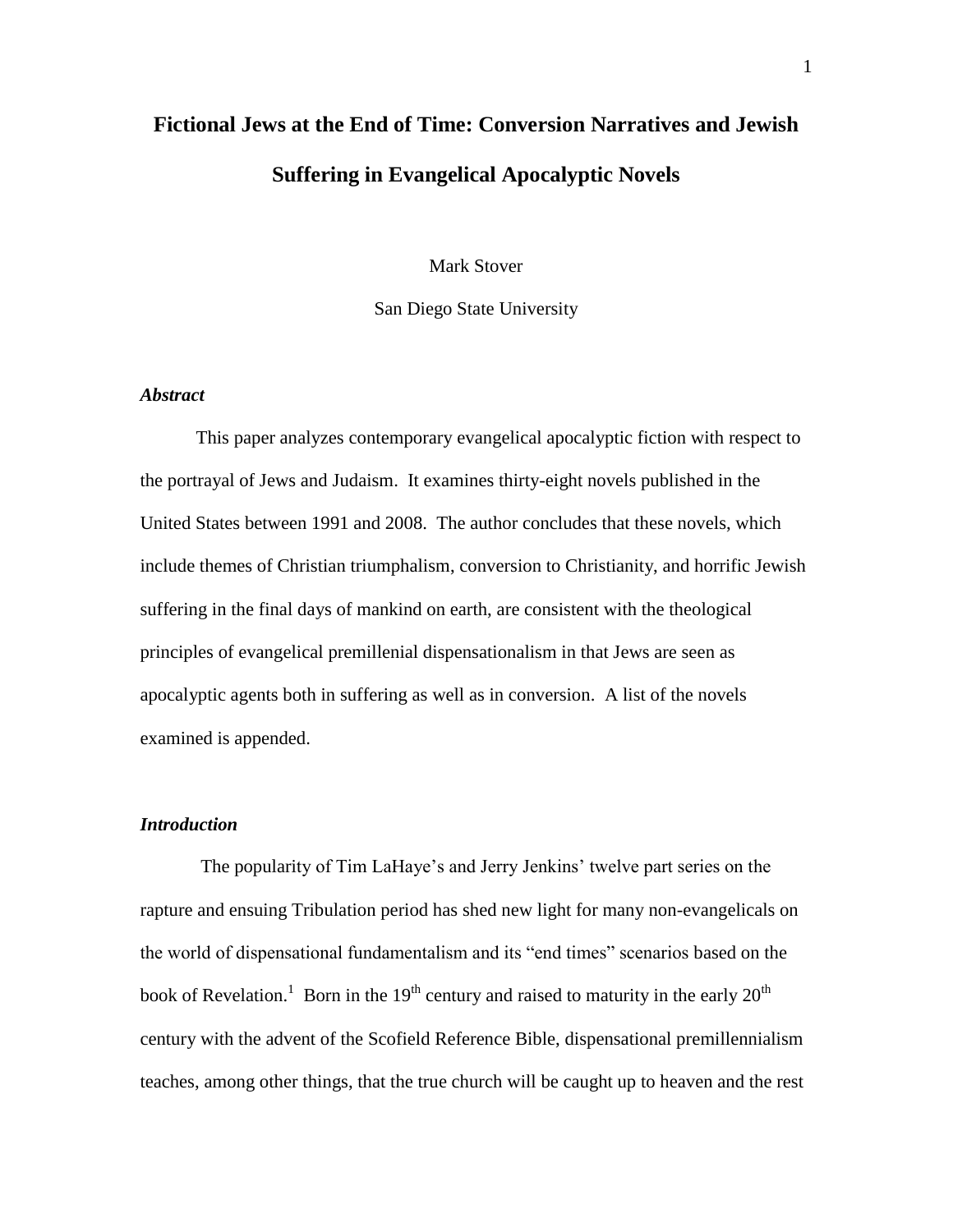of humanity will be left on earth to undergo seven years of "tribulation" before the Second Coming of Christ.<sup>2</sup>

The Apocalypse of John in the New Testament, otherwise known as the Book of Revelation, with its imagery and stark division between good and evil, has long been a favorite subject of novelists, playwrights, and other storytellers,<sup>3</sup> and evangelical writers are no exception. Since the early  $20<sup>th</sup>$  century, Christians holding a literal interpretation of the book of Revelation have created fictionalized portraits of the end of days, science fiction in religious garb.<sup>4</sup> The body of evangelical literature that is often called "contemporary Christian fiction" has, in recent years, produced dozens of apocalyptic novels which are, more or less, fundamentalist theologizing through fiction.<sup>5</sup> An interesting facet of these novels is the role that Jews, and especially Jewish converts to Christianity, play. Given that Jews are at the center of dispensational eschatology,  $6$  their presence in these "theological novels" is not surprising.<sup>7</sup>

This paper explores and analyzes the ways that Jews and Judaism are imagined and portrayed in contemporary evangelical apocalyptic fiction especially in regard to two themes: conversion to Christianity and Jewish suffering.<sup>8</sup> It examines thirty-eight novels published in the United States between 1991 and 2008 that fall into this genre (see the Appendix for a list of these novels). The publishers of these books include such mainstream evangelical publishing houses as Thomas Nelson, Fleming H. Revell, Zondervan, Tyndale, and Word.<sup>9</sup>

Conversion narratives are an integral part of many evangelical novels, and apocalyptic Christian fiction is normative in this regard, except that a relatively high percentage of the characters who convert to Christianity in these novels are Jewish. The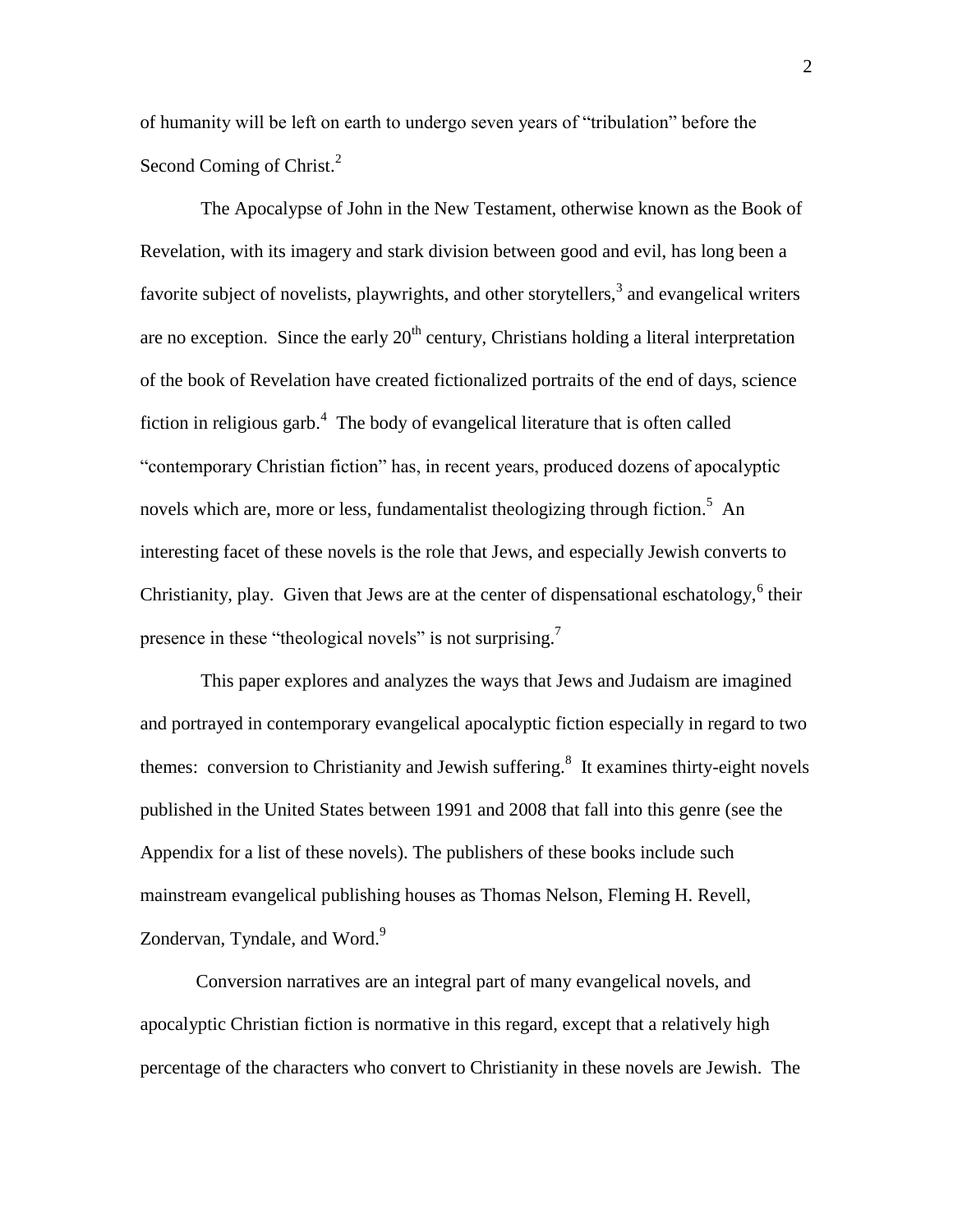themes and motifs of these novels, which include Christian triumphalism and horrific Jewish suffering (a second Holocaust) in the final days of mankind on earth, are consistent with the theological principles of evangelical premillenial dispensationalism in that Jews are seen as apocalyptic agents both in suffering as well as in conversion.

# **Who are the Authors? A Selective List**

Ken Abraham: Ghost writer who has written NYT bestsellers with celebrities and semicelebrities

James BeauSeigneur: Former intelligence analyst for NSA, newspaper publisher,

candidate for Congress

Bill Bright: Evangelist, Founder of Campus Crusade for Christ

Larry Burkett: Financial Advisor

David Dolan: Journalist

Angela Hunt: Prolific Christian Author

Tim LaHaye: Minister, Political Organizer, Founder of San Diego Christian College

L.A. Marzulli: Author and Musician

Paul D. Meier: Psychiatrist, Founder of Minerth-Meier Clinics

Robert L. Wise: Freelance Author

Bill Myers: Freelance Author

Pat Robertson: Presidential Candidate, Founder of Regent University, Founder of CBN

Joel Rosenberg: Freelance Author, Political Advisor

Ellen Gunderson Traylor: Freelance Author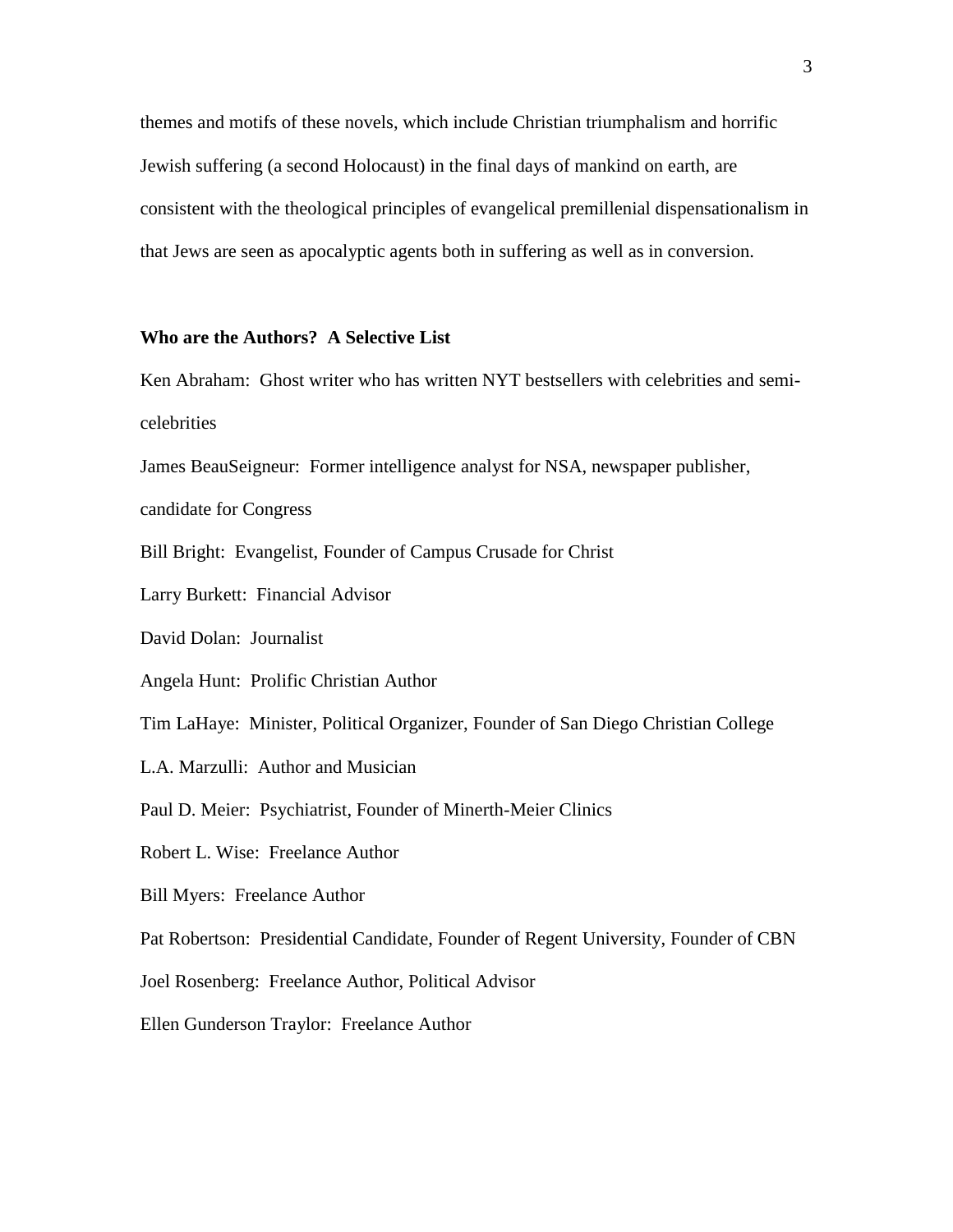# *The Second Holocaust*

There are a number of apocalyptic Christian novels in which anti-Semitism in general and the Holocaust in particular are mentioned.<sup>10</sup> Jewish characters blame a variety of factors, including Satan,  $^{11}$  the Catholic Church,  $^{12}$  and Christians in general.  $^{13}$ Anti-Semitism among Christians is often given as a reason why Jews find it difficult if not impossible to believe in Jesus.<sup>14</sup>

But the focus of most Christian apocalyptic novels is on what is sometimes called the second Holocaust,  $^{15}$  the time during the Tribulation period when a large percentage (the number is sometimes one half and sometimes two thirds) of the world's Jews will die. One novel describes a situation where "anyone of Jewish ancestry was in danger of being mobbed, beaten, and even killed."<sup>16</sup> Another book, James BeauSeigneur's *Acts of God*, paints an even more horrific scenario:

When the bloodbath in Jerusalem and the surrounding areas ended, nearly half the Jewish population had been killed; hardly a girl or woman had not been raped at least once. Those who had not been killed were held captive to be executed later by guillotine so that the Kidron Valley would flow with the blood of Jews.<sup>17</sup>

In most of these eschatological novels, the only Jews to survive are those 144,000 who convert to Christianity and flee to a safe haven in the mountains of Petra, in Jordan, near the Israeli border.

Researchers who have studied dispensationalist evangelicalism have also noticed this persecution theme in devotional and doctrinal literature. For example, Weber writes of the dispensationalist doctrine that "those who would reign with Messiah Jesus in the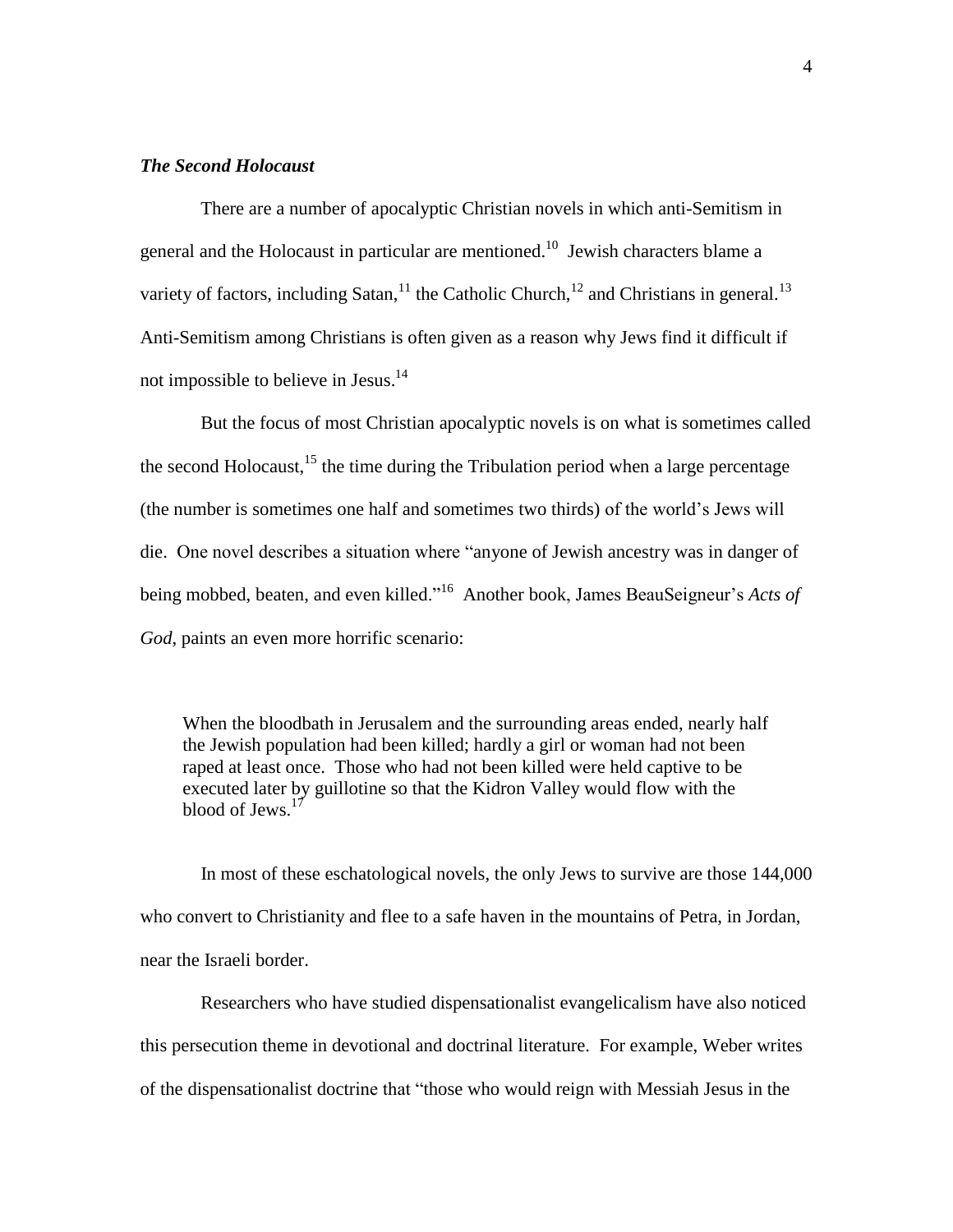coming kingdom must first be purged by suffering for past sins."<sup>18</sup> Similarly, Boyer states that according to many dispensationalists, Jews "face future horrors worse than anything yet encountered in millennia of suffering and persecution."<sup>19</sup>

## *The Antichrist*

Evangelical apocalyptic novels almost always place the Jewish community in a special relationship with the Antichrist. While some evangelical theologians and novelists of the past thought that the Antichrist would be a Jew,  $^{20}$  most today see him as a non-Jew<sup>21</sup> with no particular religious affiliation. Still, there are many Jewish connections to the Antichrist. One novel makes him "half-Jewish,"<sup>22</sup> and another gives him a name that in Hebrew supposedly equals  $666.^{23}$  Several novels depict the "False" Prophet" (the Antichrist's right hand man) as a Jew.<sup>24</sup> In one story, an Israeli Jewish character is an agent of Satan who can change her appearance and perform black magic.<sup>25</sup> In almost every scenario, the Antichrist makes a seven year pact with Israel (the ultimate "deal with the Devil"), assists in rebuilding the temple in Jerusalem, and eventually desecrates the temple that he had helped to restore.

LaHaye and Jenkins have several Jewish characters state that the Antichrist (who they think is simply a powerful world leader) fulfills enough of the biblical prophecies to be the Jewish Messiah,  $^{26}$  and this is hinted at in Myers' book as well.<sup>27</sup> While the word Antichrist assumes anti-Christian behavior and attitudes, the word also implies that he is a "false (Jewish) Messiah." In Robert Van Kampen's *The Fourth Reich*, one character declares that "Israel is the key to everything the Antichrist does. For him to truly gain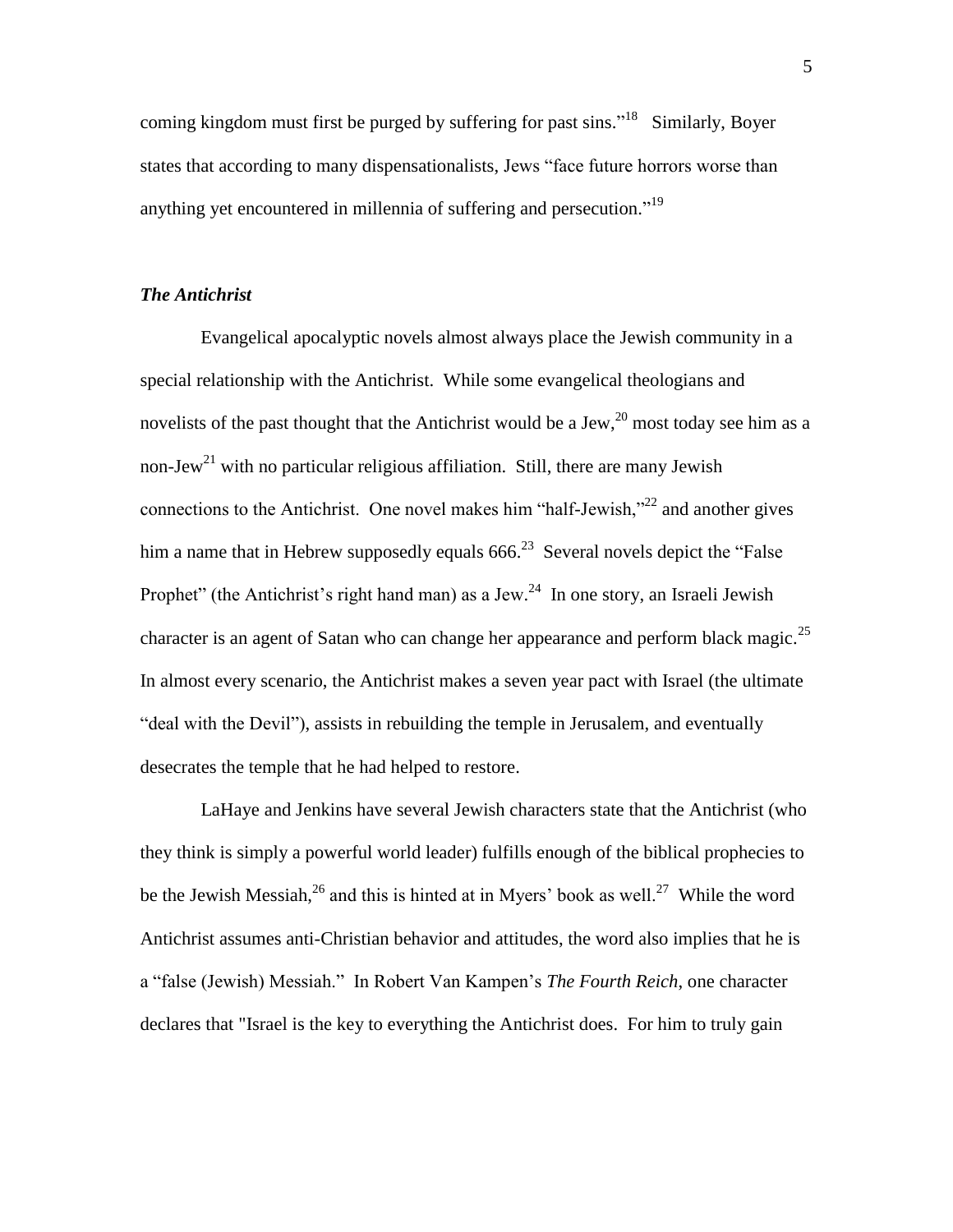control of the whole world, every Jew must receive this man as their Messiah … or die!" $^{28}$ 

While most (non-Christian) Jews do not express antipathy toward the Antichrist in these novels, many Orthodox Jews are portrayed as violently opposed to him, especially after he begins to demand that he be worshipped. In Pat Robertson's *The End of the Age*, the Antichrist's "overriding passion [was] the destruction of Jerusalem and the subjugation of the Jewish people."<sup>29</sup> In the end, it is the Antichrist who executes most of world Jewry in a second Holocaust and who seeks to destroy the 144,000 Jewish Christians.

In many evangelical apocalyptic works of fiction, the nemesis of the Antichrist is the "tag team" combination of the "Two Witnesses" of the book of Revelation. They are usually identified (by both evangelical theologians and by the writers of these novels) as the reincarnated Old Testament prophets Elijah and Moses, $30$  although in one novel they are depicted as two of Jesus' original disciples, John and Nathaniel (Yochanan and Natan-el), $31$  and in another they are modern day Christians (one of whom is from a Jewish background). $32$ 

The standard plot line for the Two Witnesses portrays them as preaching the gospel of Christ to crowds of Israelis and others in Jerusalem. They also perform many supernatural acts to demonstrate their authenticity. In one book, they create a gigantic Star of David in the sky with a large cross going through it.<sup>33</sup> One of the Witnesses responds to a question about how an all-powerful God could allow pain and suffering by quoting from the book of Job.<sup>34</sup> The same character later extols the virtues of belief in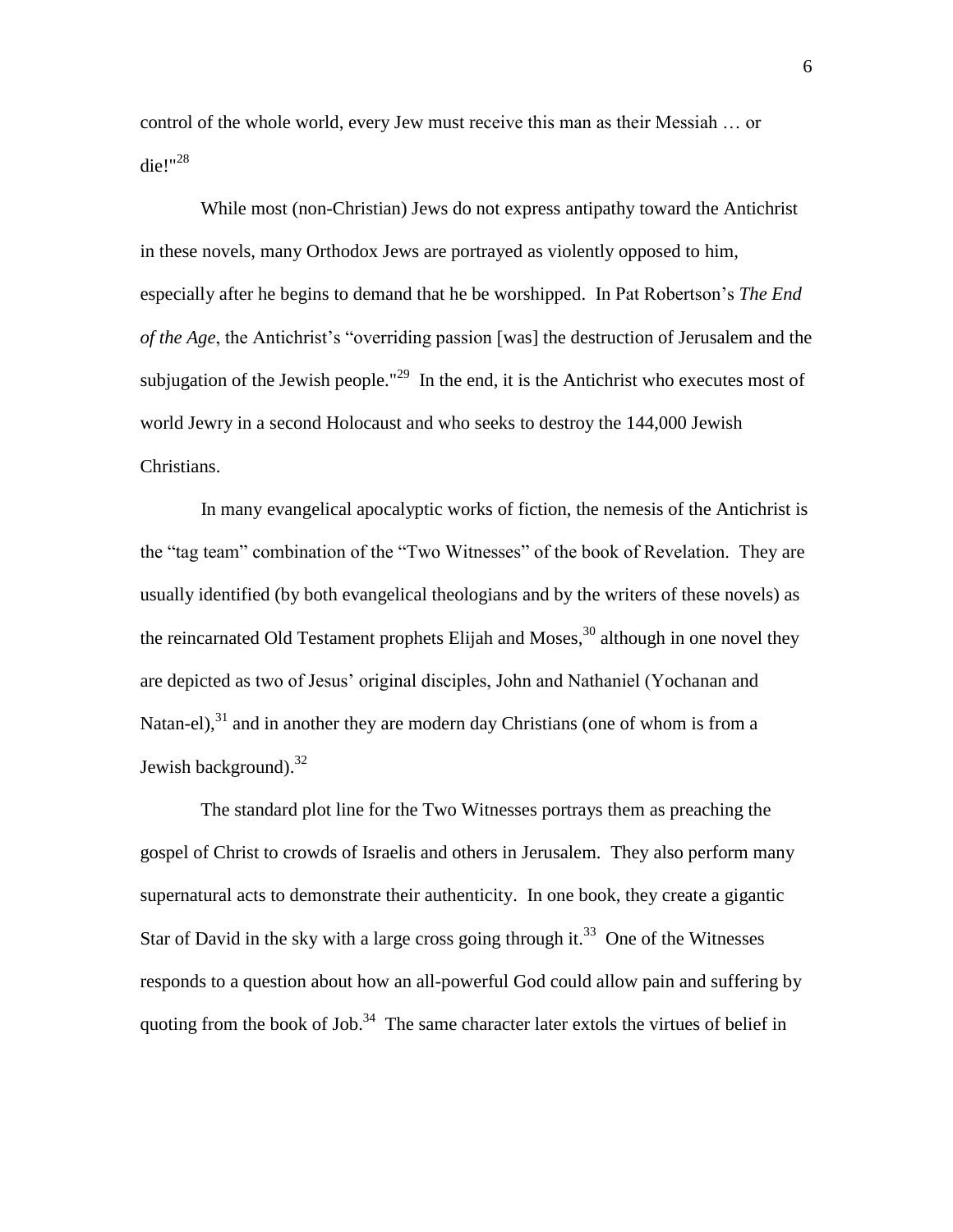Jesus as "the Lamb, the Judge, the Beginning and the End. Blessed are those who put their trust in him." $35$ 

Perhaps the most extensive descriptions of the Two Witnesses come from LaHaye and Jenkins in the *Left Behind* series. Called "Eli and Moishe," these two characters are clearly supernatural figures. They are immune to bullets, they incinerate their enemies with fire, and they perform miraculous works of nature, such as starting and stopping rainfall in Israel. Eli and Moishe preach in Hebrew but can be understood by anyone. Quoting or paraphrasing the New Testament, they accuse Israelis of being a "generation of vipers and snakes, blaspheming the Lord your God with your animal sacrifices."<sup>36</sup> Eli says to the Jews of Jerusalem: "Beware, men of Jerusalem! You have now been without the waters of heaven since the signing of the evil pact. Continue to blaspheme the name of Jesus Christ, the Lord and Savior, and you will continue to see your land parched and your throats dry. To reject Jesus as Messiah is to spit in the face of almighty God. He will not be mocked." $37$ 

# *Christian Proselytizing of Jews*

Jews are the object of proselytizing attempts in most of these novels, which is not surprising in light of the historical and theological connection between premillenialism and Jewish evangelism.<sup>38</sup> Various strategies are used by Christians to convince their Jewish friends of the validity of the Christian message. Sometimes it is shaped as a "right or wrong" debate. One new convert to Christianity says to his friend: "I've found him! I mean he's found me.... We've been wrong all this time. My sister and her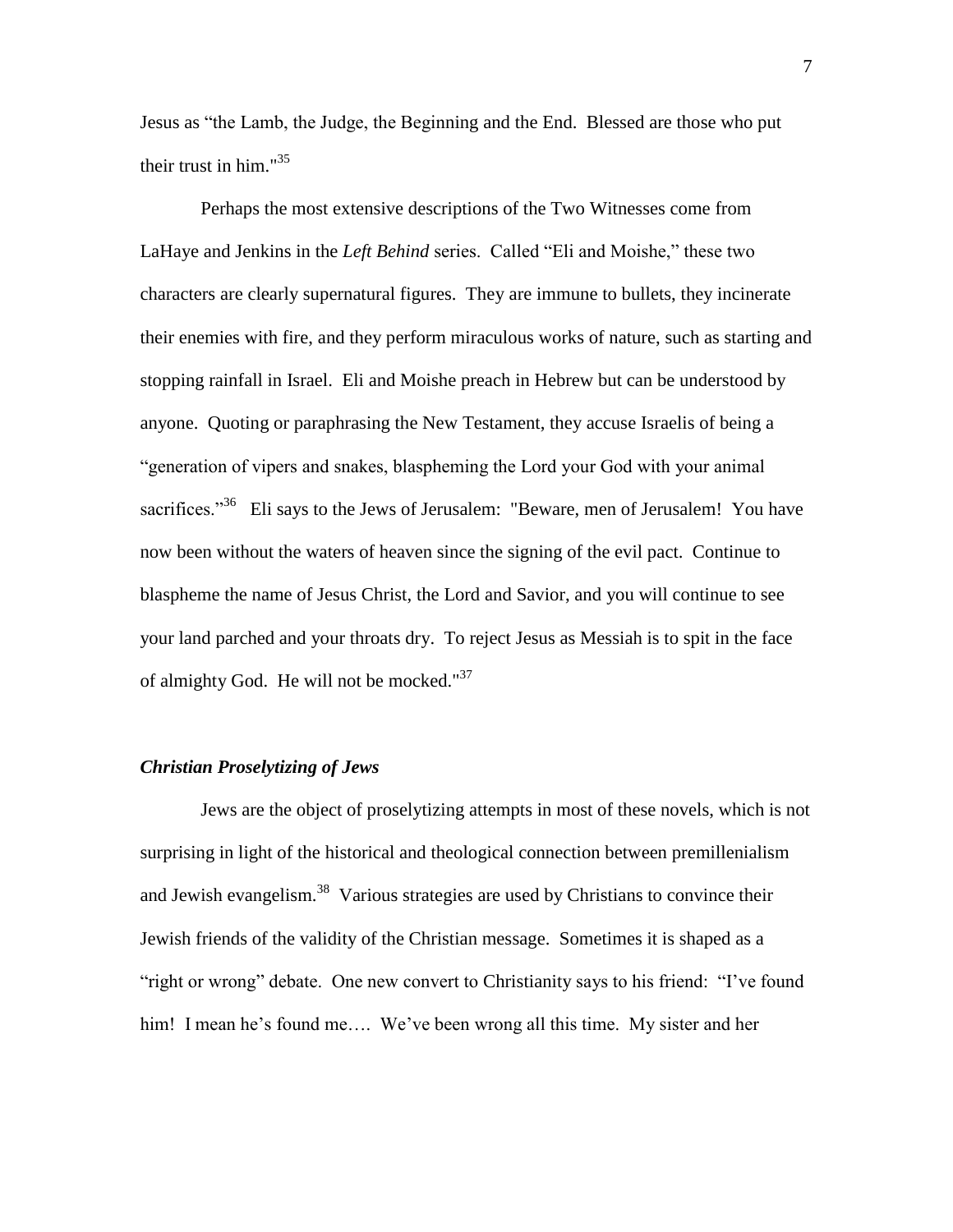[messianic] rabbi have been right all along. Don't you see, Scott? Yeshua really is the Messiah!"<sup>39</sup>

Related to the theological "truth" of Christianity is its "reality" and its "power." <sup>40</sup> Judaism, by contrast, is unreal and weak. "The power of Messiah fills my bones," cries one Jewish Christian who is speaking to the Knesset…. "The Messiah has already come and he was the Nazarene. He was Christ."<sup>41</sup>

A fictional Christian missionary explains how most Jews are not very religious; thus they are "nominal" believers, not true believers. "Many may say that they're faithful to their Jewish religion because they go to synagogue once or twice a year. But in reality, how many of them really live out their Judaism in faith and practice?"<sup>42</sup>

The results of fervent evangelism will be a "harvest of souls." A rabbi who has converted to Christianity in LaHaye and Jenkins' *Soul Harvest* says to his "fellow converted Jews from each of the twelve tribes: Plan on rallying in Jerusalem a month from today for fellowship and teaching and unction to evangelize with the fervor of the apostle Paul and reap the great soul harvest that is ours to gather."<sup>43</sup> True love is found only in Jesus, who "loves us madly," say the missionaries. $44$  Conversion is easy. Just "trust" in Jesus. "Simply pray to receive Christ as your Messiah, and believe in your heart that He died for you personally, and your sins will be forgiven."<sup>45</sup>

Proselytizing, or witnessing, must be accompanied by prayer for the unbeliever. One Israeli Christian in David Dolan's *End of Days* prays for his parents: "Yeshua, if you take me in the coming days, please be with my family in a special way and reveal yourself to my parents, especially Dad. He's still hurting so much from his childhood in Europe. Help him remember all that I've shared with him. I love you, Lord."<sup>46</sup>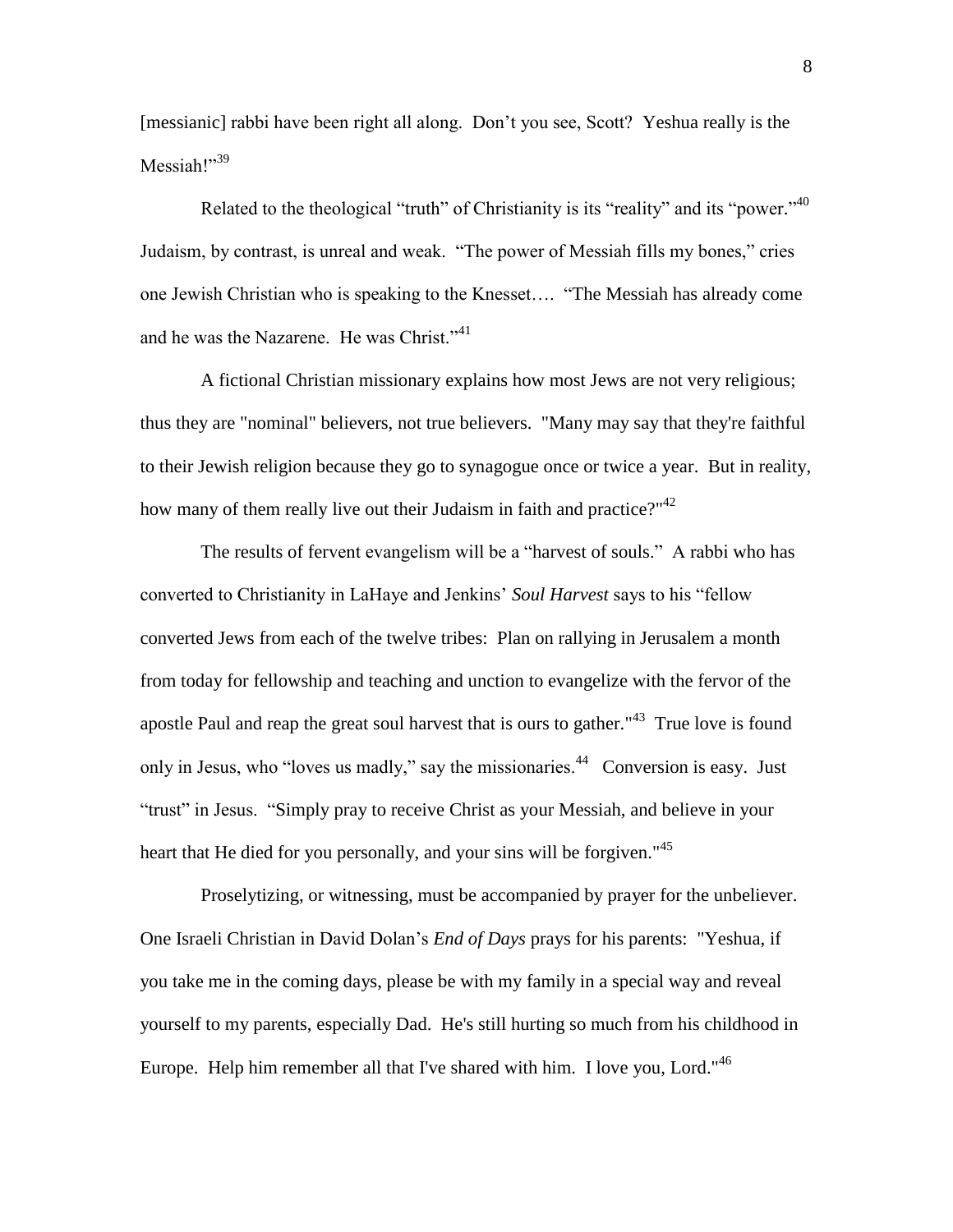The simple and direct method is often used. "Jesus is the Messiah. I know. He saved me," preaches an Israeli Christian.<sup>47</sup> Another Israeli says to a fellow soldier, "I believe that Yeshua is the Messiah, the Son of Man, and the King of Israel."<sup>48</sup>

In an appendix to *The Secret Code* by Paul Meier and Robert Wise, the authors write the following exhortation:

"Ask Jesus, the Son of God, the Messiah, to forgive your sins and to become part of your daily life. Develop a relationship with Yeshua, the God-man, the Jewish carpenter who died on the cross to pay for your sins and will come back soon to end the Battle of Armageddon at the end of the Great Tribulation to begin His Kingdom."<sup>49</sup>

The evidence is overwhelming and irrefutable, say these fictional evangelists,  $50$ who believe that they can establish beyond doubt that Jesus is the Messiah. One character in LaHaye and Jenkins' *Apollyon* states, "I would be so grateful if you would allow me to plead my case to you. If I could personally show you my texts, my arguments, I believe I could prove to you that Jesus Christ is the Messiah."<sup>51</sup>

#### *Jewish Response to Proselytizing*

The Jewish characters in these books display a variety of reactions when presented with evangelistic efforts by Christians. These include strong emotional responses such as skepticism,<sup>52</sup> anger,<sup>53</sup> hatred, sabotage,<sup>54</sup> physical violence,<sup>55</sup> and even murder.<sup>56</sup> One Jewish character in BeauSeigneur's *In His Image*, becomes violent with his former friend,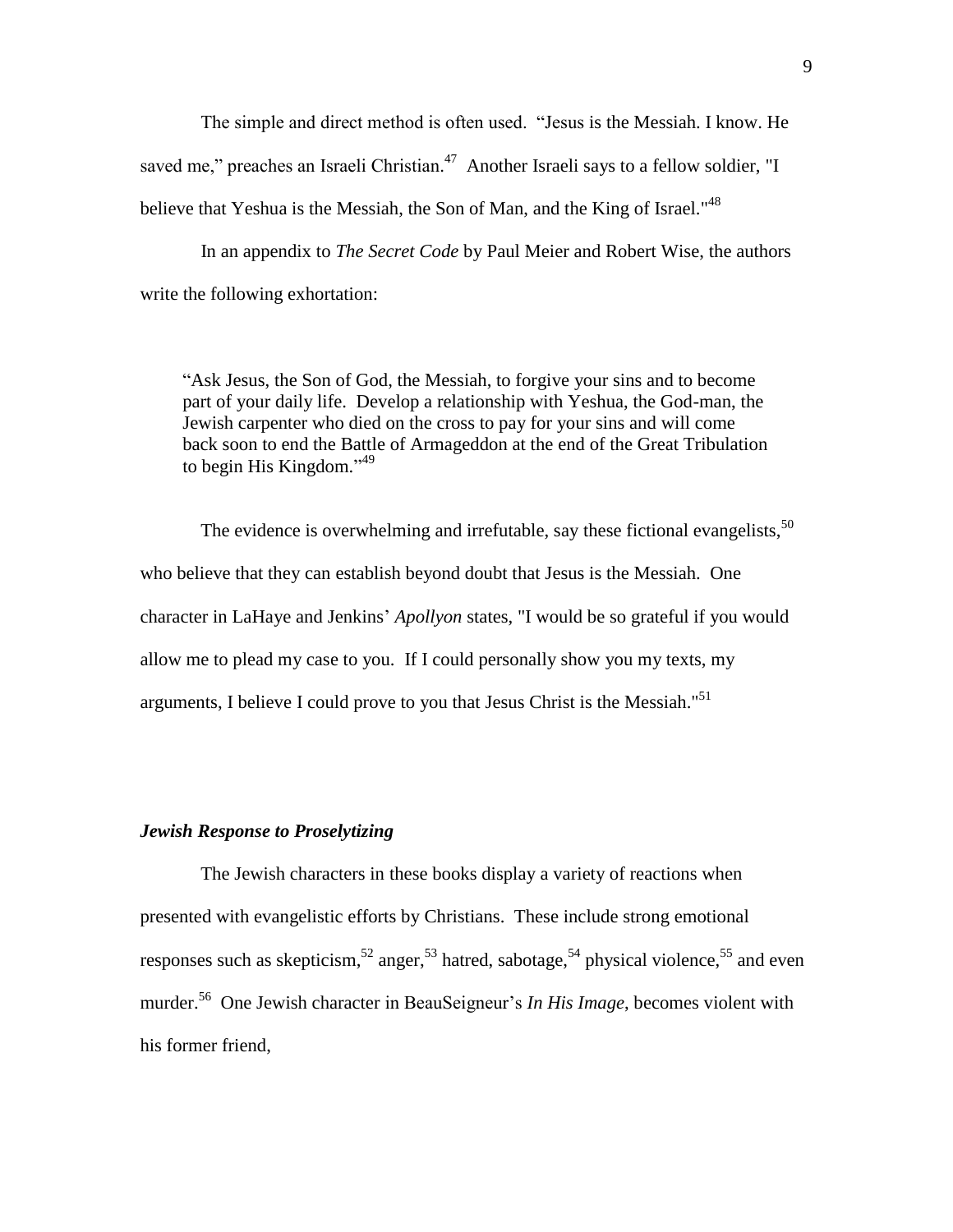"You and that damned rabbi, you're both meshummadim!" he said, using the Hebrew word for traitors. Scott violently threw him to the ground. Joel's left wrist and forefinger snapped as he tried to break his fall. "I don't know you!" Scott screamed. "I never knew you! You're dead! You never existed! If you ever talk to me again, I'll kill you!"<sup>57</sup>

The accusation (leveled toward Christians) of blasphemy is fairly common when

fictional Jews are proselytized.<sup>58</sup> In the first *Left Behind* book,

a rabbi at the Wall fell to his knees, his eyes toward heaven, and howled out a prayer in anguish. "Silence!" shouted one of the preachers, and the rabbi wept bitterly. The preacher turned to the crowd. "He beseeches almighty God to strike us dead for blaspheming his name! But he is as the Pharisees of old! He does not recognize the one who was God and is God and shall be God now and forevermore! We come to bring witness to the Godship of Jesus Christ of Nazareth!" With that, the crying rabbi prostrated himself and hid his face, rocking in humiliation at the wickedness of what he heard.<sup>59</sup>

One frequent response from Jews who are the object of evangelism is that "Jews don't believe in Jesus." Another reaction is to call Christianity "idolatry."<sup>60</sup> There is usually a visceral reaction to evangelistic messages directed toward Jews, as in the following example from Jeffrey and Hunt's *The Spear of Tyranny*: "Isaac's face twisted in a sudden expression of distaste. "Christians! Sarah, don't you realize these are the people who have persecuted Jews for centuries? Can we forget the Crusades, and the Inquisition, even the anti-Semitism of the twentieth century?"<sup>61</sup> In another book an elderly Holocaust survivor responds: "Our people have suffered immensely from the church over the centuries. A Jew does not believe in that man. It's against our religion!""<sup>62</sup>

Many Jews in these books are adamant that Jesus cannot be the Messiah since he did not fulfill all messianic prophecies. Indeed, some characters point out that Messiah is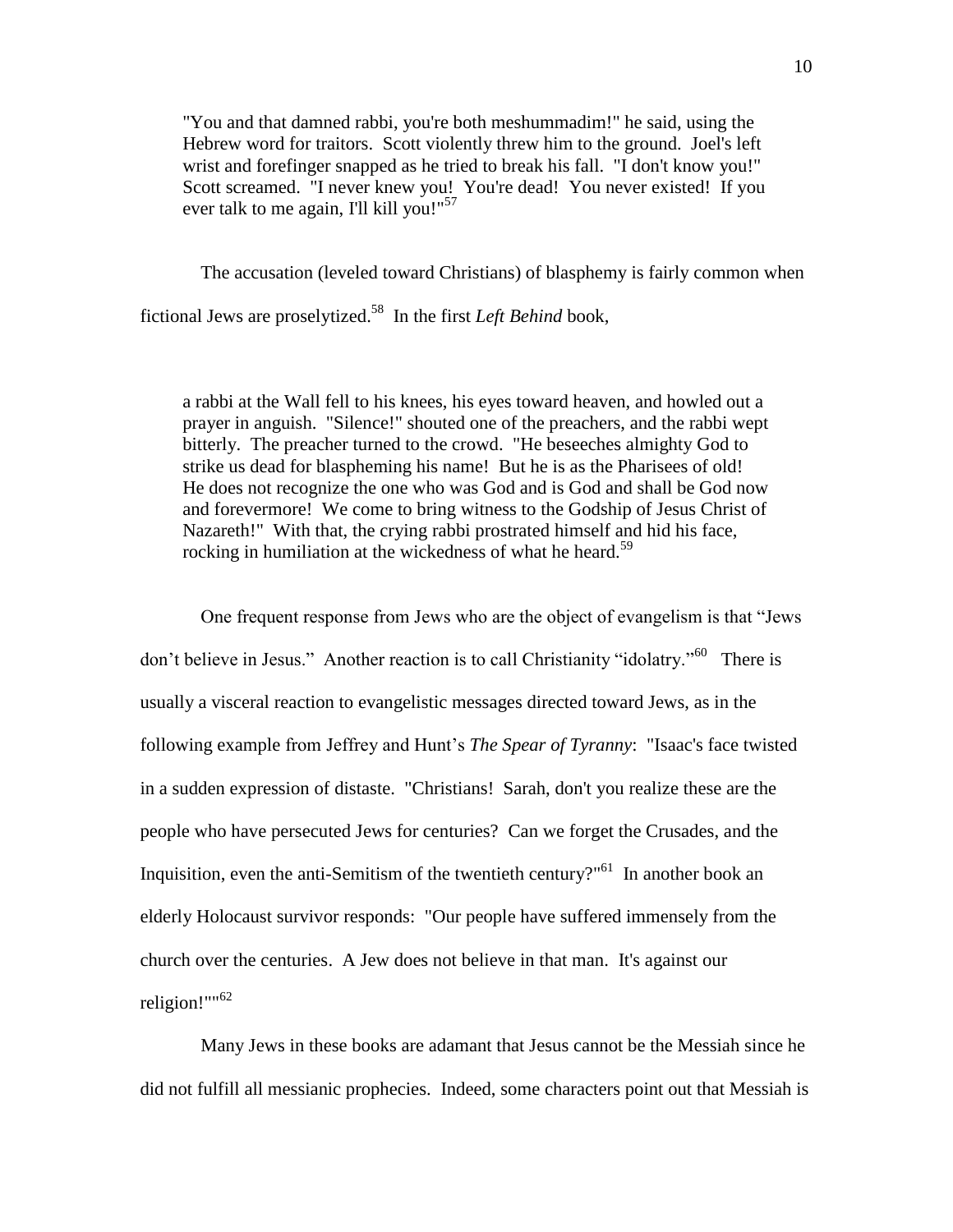supposed to be a great political leader. $63$  However, a few Jewish characters are not offended by evangelistic rhetoric. Their response is simply that they are Jewish and that Christianity is just not for them. $^{64}$  Christianity is, for many of these fictionalized Jews, a "Gentile religion."<sup>65</sup>

One character (in Bill Myers' *Fire of Heaven*) at first feigns indifference when his daughter tells him of her conversion. "If it's what you want, if it's really what makes you happy, then it's fine by me." But this character still could not resist applying a little guilt when he tells her that "[S]till, I suppose it's best your mother isn't alive to see it.""<sup>66</sup> Family discord and rejection are frequent themes. A Jewish convert to Christianity in *The Tail of the Dragon* says that his family "in Brooklyn Heights warned me not to come back. My own father slammed the door shut."<sup>67</sup> Another Jewish Christian (in Jean Grant's *The Revelation*) is told by her brother that he now considers her dead because of her new beliefs.<sup>68</sup>

The character of Chaim Rosenzweig presents a more complex picture of the fictional Jew than is usually provided in these books, since his persona is sketched over many different books in the *Left Behind* series. His first reaction to Christianity is one of indifference. After his friend Rabbi Tsion Ben-Judah is converted to Christianity, he becomes more open to the Gospel but still sees it as unnecessary, even foolhardy and offensive, within a Jewish context.<sup>69</sup> He acknowledges the repellant nature of Christianity to some Jews and wonders if his good friend Rabbi Ben-Judah has gone mad.<sup>70</sup> Like many Jews in these apocalyptic books who at first reject Jesus, Rosenzweig eventually converts to Christianity.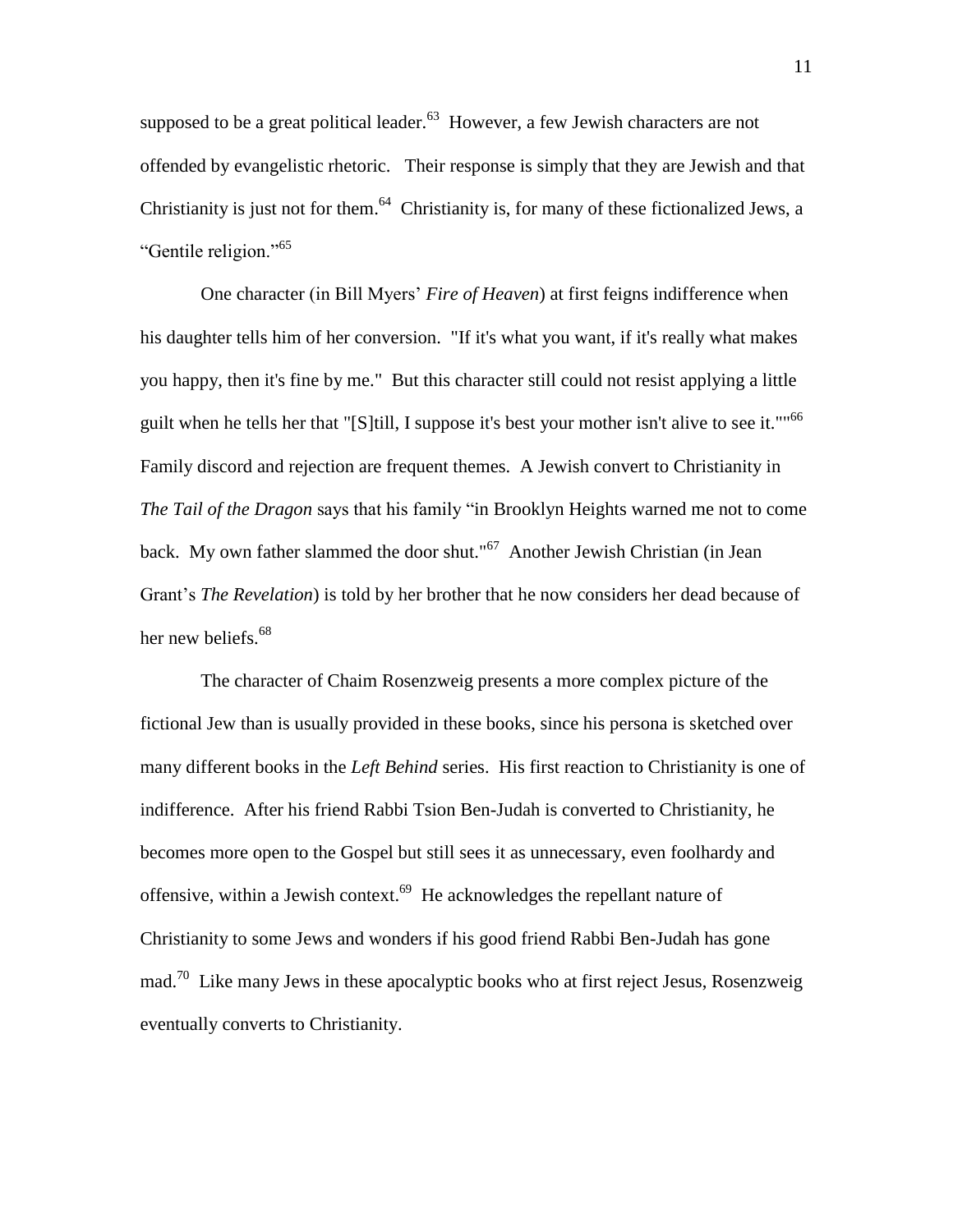# *Why do Jews reject Christianity?*

Christians in these novels sometimes ask themselves why it is that Jews reject the Gospel when it seems so clear that Jesus is the promised Jewish Messiah? The primary reason that is given is the age old accusation against Jews which is repeated in many of these books, that of Jews being stubborn and "stiff-necked" especially in regard to accepting the Christian message. The Jewish ancestors of modern Jewish Christians rejected Jesus because they were "stiff-necked".<sup>71</sup> Israel has glorified itself instead of God.<sup>72</sup> One converted rabbi was "astounded that the Jews still refused to believe that Jesus was who the Bible claimed he was."<sup>73</sup>

As the 144,000 Jewish Christians await Armageddon, they remember that at one time they had individually rejected Jesus, and that the Jewish people had over the centuries by and large turned their back on the gospel because of their "collective rebellion against God," and because of "their animosity to others, their vanities and chasing after things of this world, their selfish acts, their lack of trust in their God. They remembered too, the many false messiahs throughout the centuries that their people had followed."<sup>74</sup>

A related reason that is given for the Jewish rejection of Christ is that these (fictional) Jews are full of pride. Here I am quoting from LaHaye and Jenkins' *Apollyon*:

"Proud? I am proud?" "Maybe not intentionally, Doctor, but you have ignored everything Tsion has told you about how to connect with God. You have counted on your charm, your own value, your being a good person to carry you through. You get around all the evidence for Jesus being the Messiah by reverting to your educational training, your confidence only in what you can see and hear and feel."<sup>75</sup>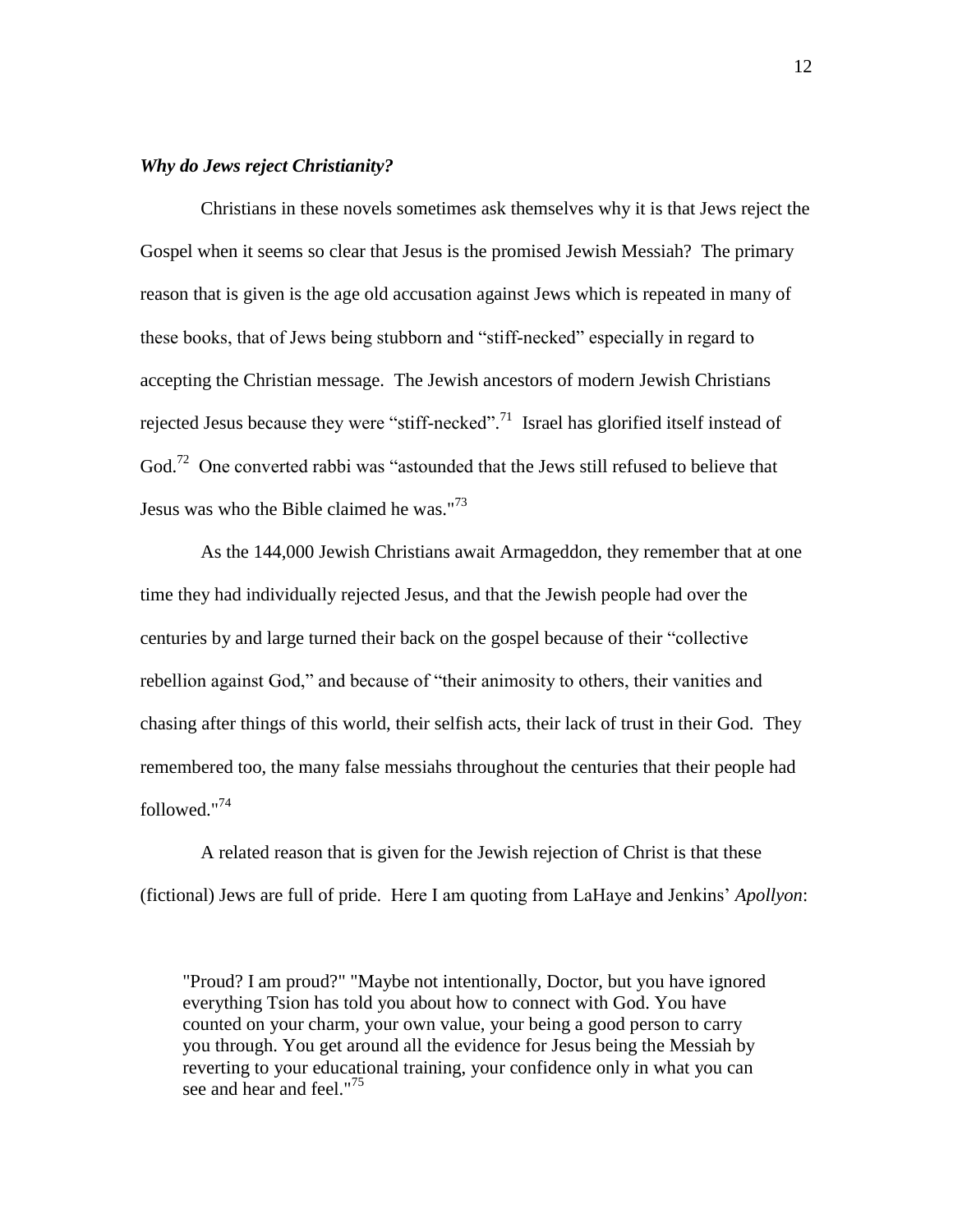Another explanation for the Jewish rejection of Jesus that is provided in several of these novels is that the history and destiny of Israel requires it. One of the "Two Witnesses" in LaHaye and Jenkins' *Assassins* shouts, "How the Messiah despaired when he looked out over this very city! … We come in the name of the Father, and you do not receive us. ... God sent his Son, the promised Messiah, who fulfilled more than one hundred ancient prophecies, including being crucified in this city."<sup>76</sup> Indeed, the antipathy toward Jesus is so strong that some fictional Jews would rather believe that the Antichrist is the Messiah than believe in Jesus.<sup>77</sup>

In the *Left Behind* series (and in some of the other books), the Two Witnesses, since they are ostensibly not traditional "Christians" but rather reincarnated Old Testament figures, seem to have more leeway in mocking and cursing and threatening Jews (and sometimes even killing Jews, albeit usually in self-defense) than do other characters. In LaHaye and Jenkins' *Soul Harvest*, one of them preaches:

"Beware, men of Jerusalem! You have now been without the waters of heaven since the signing of the evil pact. Continue to blaspheme the name of Jesus Christ, the Lord and Savior, and you will continue to see your land parched and your throats dry. To reject Jesus as Messiah is to spit in the face of almighty God. He will not be mocked." $78$ 

In another of the *Left Behind* books, one of the Witnesses calls Israelis "a generation of snakes and vipers, blaspheming the Lord your God with your animal sacrifices. You bow to the enemy of the Lord, the one who seeks to defy the living  $God!"^{79}$ 

Only a minority of Jews will believe, since the message of Christ is "anathema" to most.<sup>80</sup> The great majority of Jews in these books, for various reasons, will reject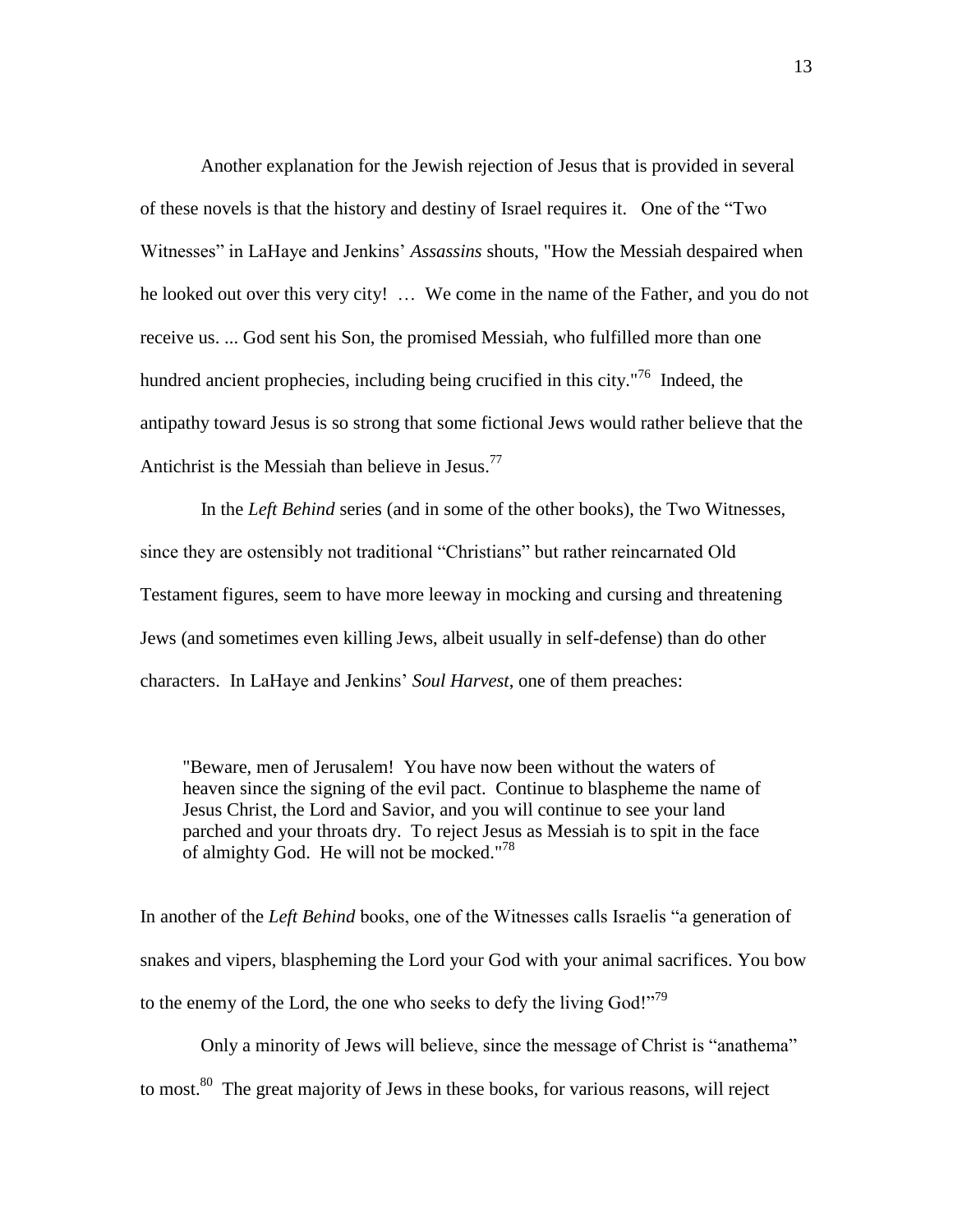Jesus as Messiah and be doomed to hell. Though usually left unsaid, "the place of eternal torment" is the ultimate destination for those Jewish characters who refuse the good news of salvation in Jesus. $81$ 

#### *Conversion Narratives*

One of the most dramatic aspects of these apocalyptic novels is the conversion of Jewish characters to Christianity. At least one of these conversions occurs in most of the books considered in this paper, although sometimes one conversion is spread out over two or three books in a series.

Jews who convert to Christianity in these novels come from a variety of backgrounds, including secular, moderately religious, and observant. Many are native born Israelis, but there are also other Jews who are Russian, American, and Austrian. Some are older Holocaust survivors, but many are relative youngsters in their twenties or even younger. One of the most unusual stories concerns a Jewish character who is raised ultra-Orthodox, becomes a hippie and political radical, and then turns to Christ and becomes a messianic rabbi.<sup>82</sup> In another book a young man is raised as a secular Jew, makes aliyah, becomes Orthodox and militantly Zionistic (and violently opposed to Christianity), and finally becomes a Christian.<sup>83</sup>

Many of the conversion narratives in these novels have similar themes. One motif is that before a Jewish fictional character can convert to Christianity, he or she must first express resistance to the idea of believing in Jesus as Messiah. Sometimes this resistance comes in the form of passive indifference, such as one Jewish character who says that "having a 'relationship' with God sounds a little goofy",<sup>84</sup> or another character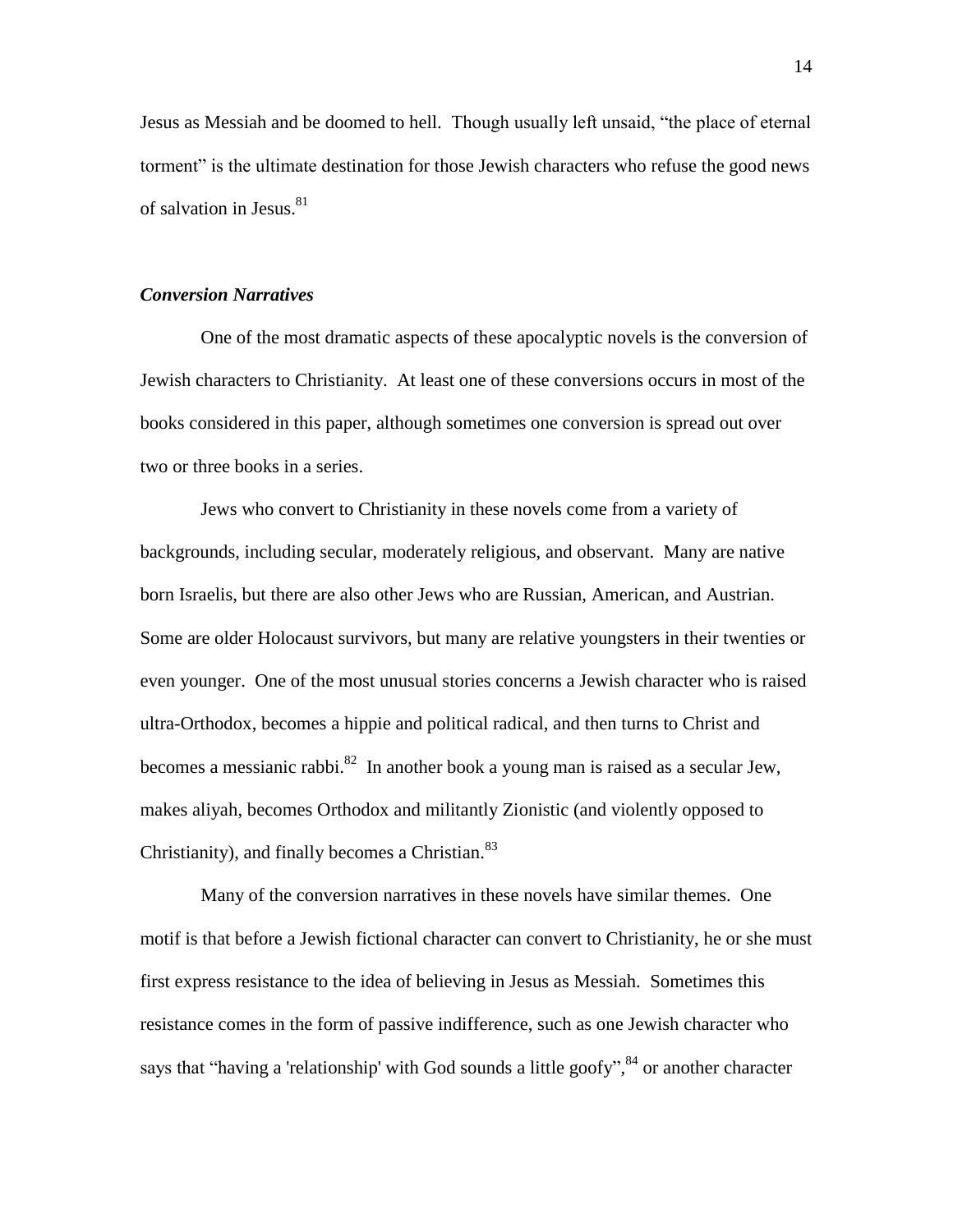who "had grown up doubting whether Jesus of Nazareth even existed."<sup>85</sup> But often the resistance is active and in many cases the characters are strongly antagonistic. An older Holocaust survivor says that Jesus "may have been born a Jew, but he died a rebel and an apostate! ... I may have abandoned my belief in God after the Holocaust, but I still know it's idolatry to worship that man, or any other. Our Scriptures make that clear."<sup>86</sup> While this active resistance usually plays out in verbal confrontations and jousting, occasionally their anger and passion cause some of these antagonistic Jews to become physically violent.<sup>87</sup>

After a period of resistance, many Jewish characters experience a crisis of one degree or another. Sometimes it is an inward crisis of cognitive dissonance or inner conflict. For example, one character in Meier and Wise's *The Secret Code* states: "I can't escape such overwhelming evidence.... I always believed science was superior to religion. Now, my computer ends up confirming the supremacy of God.... Science was my religion, but look at what happened."<sup>88</sup> Occasionally the conflict is based in family troubles, such as when the Feinbergs, a family of secular Jews, visit a Christian counselor for group therapy to work out their problems and (on Rosh Hashanah) watch their therapist "raptured" before their eyes.<sup>89</sup>

Following the crisis in their life, many Jewish characters also experience some kind of supernatural enlightenment, often a vision or a dream, which propels them toward conversion. One young Jewish man recalls a childhood Passover seder and then suddenly begins to fantasize about a rabbi appearing at the place set for Elijah, who says, "Let us fool ourselves no longer<sup>"90</sup> Another character says that she "felt the Nazarene's power."<sup>91</sup> A protagonist named Nathan Cohen has a dream where he meets Jesus in heaven.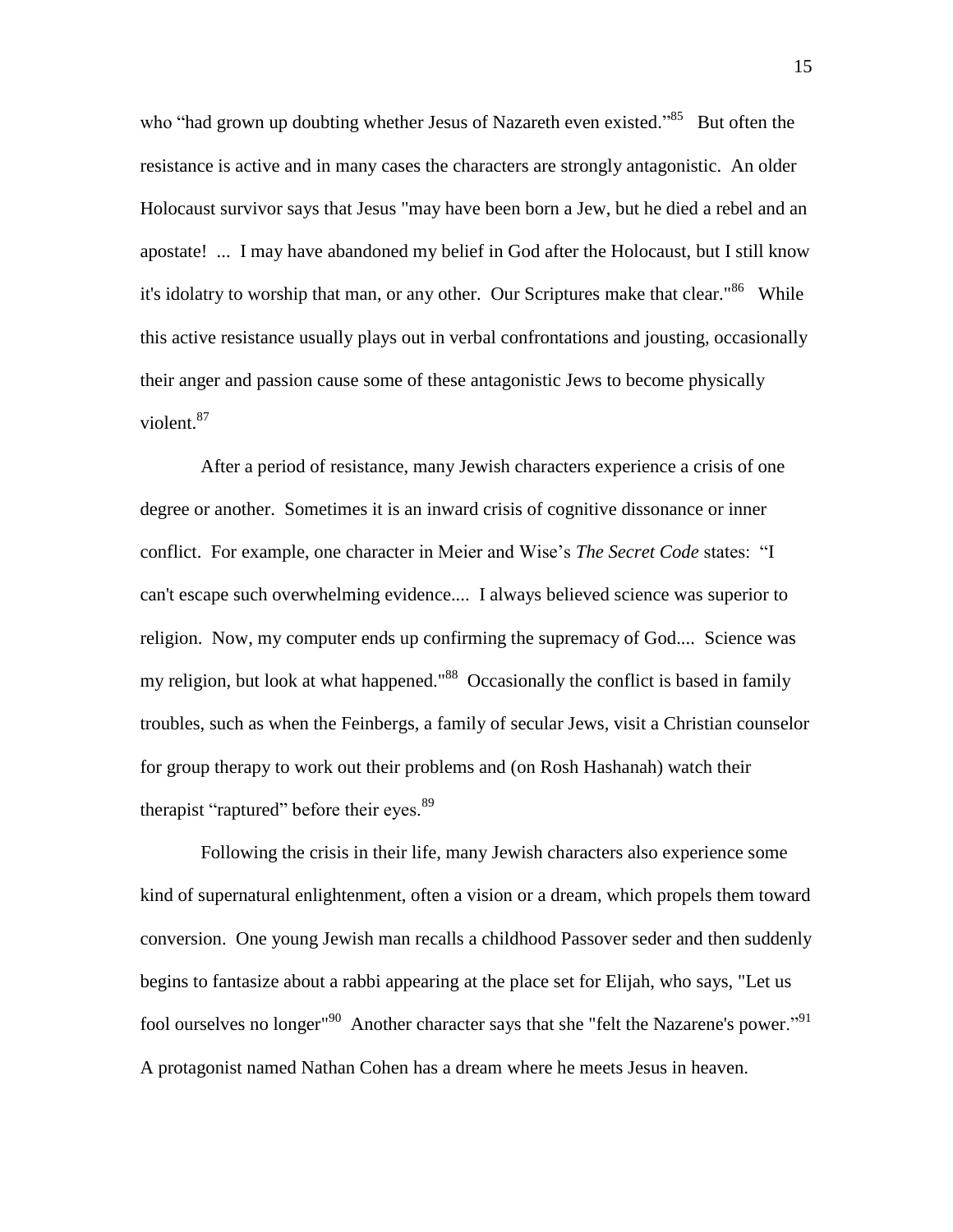"Suddenly the Son assumed the shape of a Lamb, then quickly that of a powerful lion with a full mane. Yes! Cohen realized from his study of the Bible, He [Jesus] was the Lion of Judah!"<sup>92</sup>

Sometimes the enlightenment is simply a sudden realization that the past was deception and the present is truth. Witness one character's transformation (I'm quoting from Robert Van Kampen's *The Fourth Reich*):

In an instant she realized that Yeshua … was responsible for her survival and protection, now and throughout her entire life. He was coming to save her and destroy the enemies of her people. And in that moment of understanding, Sonya Petrov knew that Yeshua was her God and Meshiah…. [S]he would love and follow him forever.<sup>93</sup>

Whatever the circumstances, each character who converts reaches a point where, both intellectually and emotionally, he or she is convinced that Jesus is "everything. The truth and the life. The beginning and the end." $94$ 

The next step for most characters in these books is that of acceptance (of the truth of Jesus as savior) and conversion (to Christianity). The following excerpts contain various prayers and statements that mark individual characters' transition from Jew to Christian:

"Just let go and trust God with your life, Leah, it's as easy as that. God does the rest. Simply pray to receive Christ as your Messiah, and believe in your heart that He died for you personally, and your sins will be forgiven."<sup>95</sup>

"Jesus ... Yeshua, we're still very confused, but we must place our faith in You. We want to believe the right things and get ready for whatever is ahead. "... I know I've done a lot of selfish things, and I need Your help. Please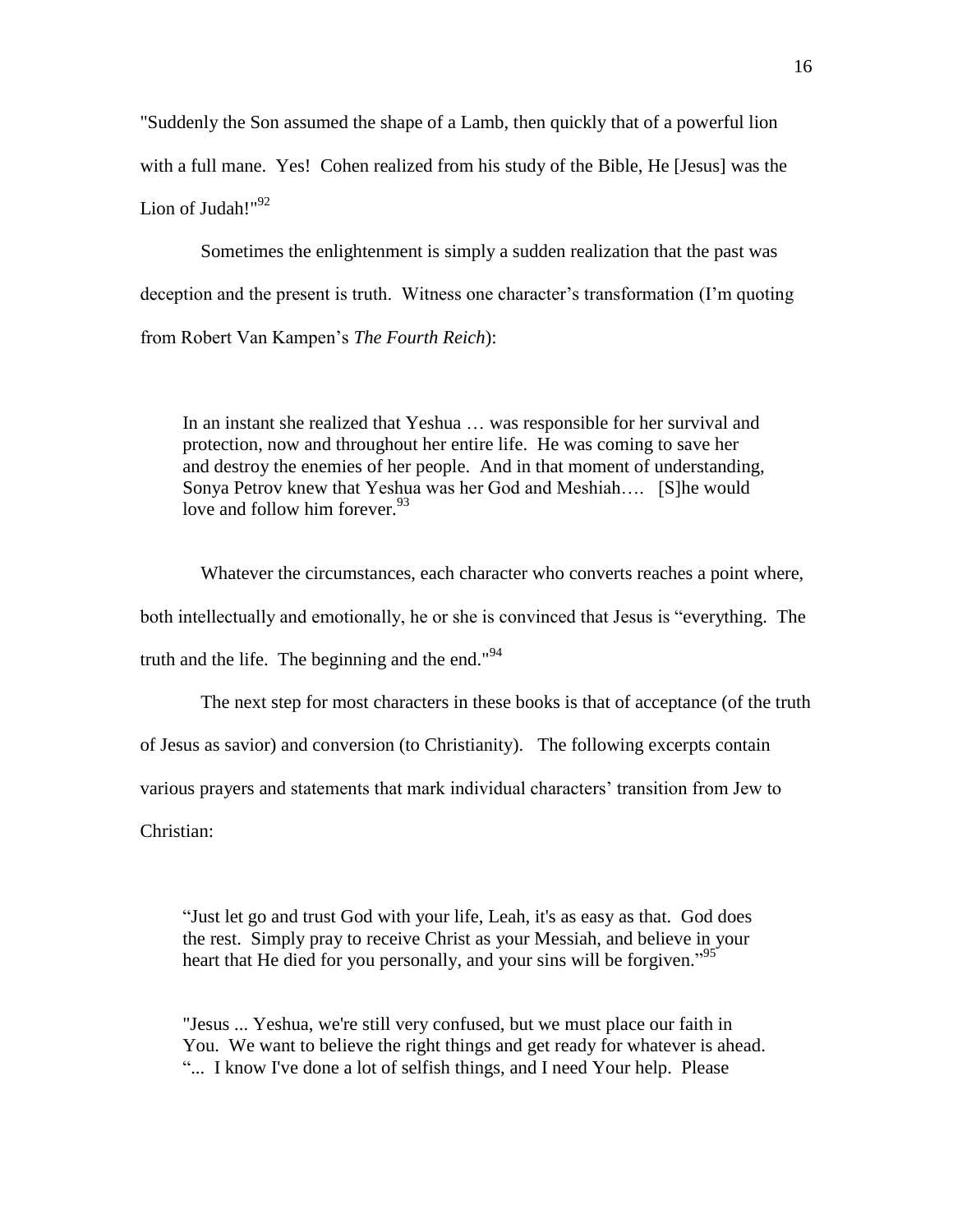forgive me where I've messed up in the past .. today .. in the future. Thank You for remembering us on Your cross. We now offer You our lives."<sup>96</sup>

"As I have come to realize, I was wrong not only for the way I treated my parents, I was also wrong about my parents' beliefs. I now know they were right: Yeshua -- Jesus -- is the Jewish Messiah." 97

Once Jews are converted in these novels, they often change in terms of their lifestyle and habits. For example, in one novel (Ellen Traylor's *The Oracle*) a rabbi who is consistently rigid, depressed, and angry turns into a joyful, optimistic, friendly person upon his conversion to Christianity. He began to behave with

uncharacteristic cheerfulness and atypical chatter. … He tried to suppress it but found it bubbling up from somewhere inside himself, nearly embarrassing him with its unexpected eruptions. To his own amazement, the abrupt, bored, angry Katz seemed to be no more. Even the more positive aspects of his personality -- his studious, cautious, reserved nature -- appeared to have taken a backseat to more childlike effusiveness. Like people he had heard of in love songs and silly romances, he was acting and feeling as if he were in love. .... Feeble as his fledgling faith was, however, he knew something very real had happened to him. He knew, if he knew nothing else, that God the Father loved him, and that knowledge would get him through the day.<sup>98</sup>

The most common change in these new Christians is their strong desire to evangelize other Jews (and, to a lesser degree, non-Jews) to convince them of the truth of Christianity.<sup>99</sup> Their efforts are sometimes rebuffed but in many cases they become successful evangelists.

Christian conversion ceremonies and rituals, such as baptism, are rarely if ever mentioned in any of these novels. Given the emphasis of many evangelical denominations on "faith only" and the resulting de-emphasis of ritual, this omission is not surprising.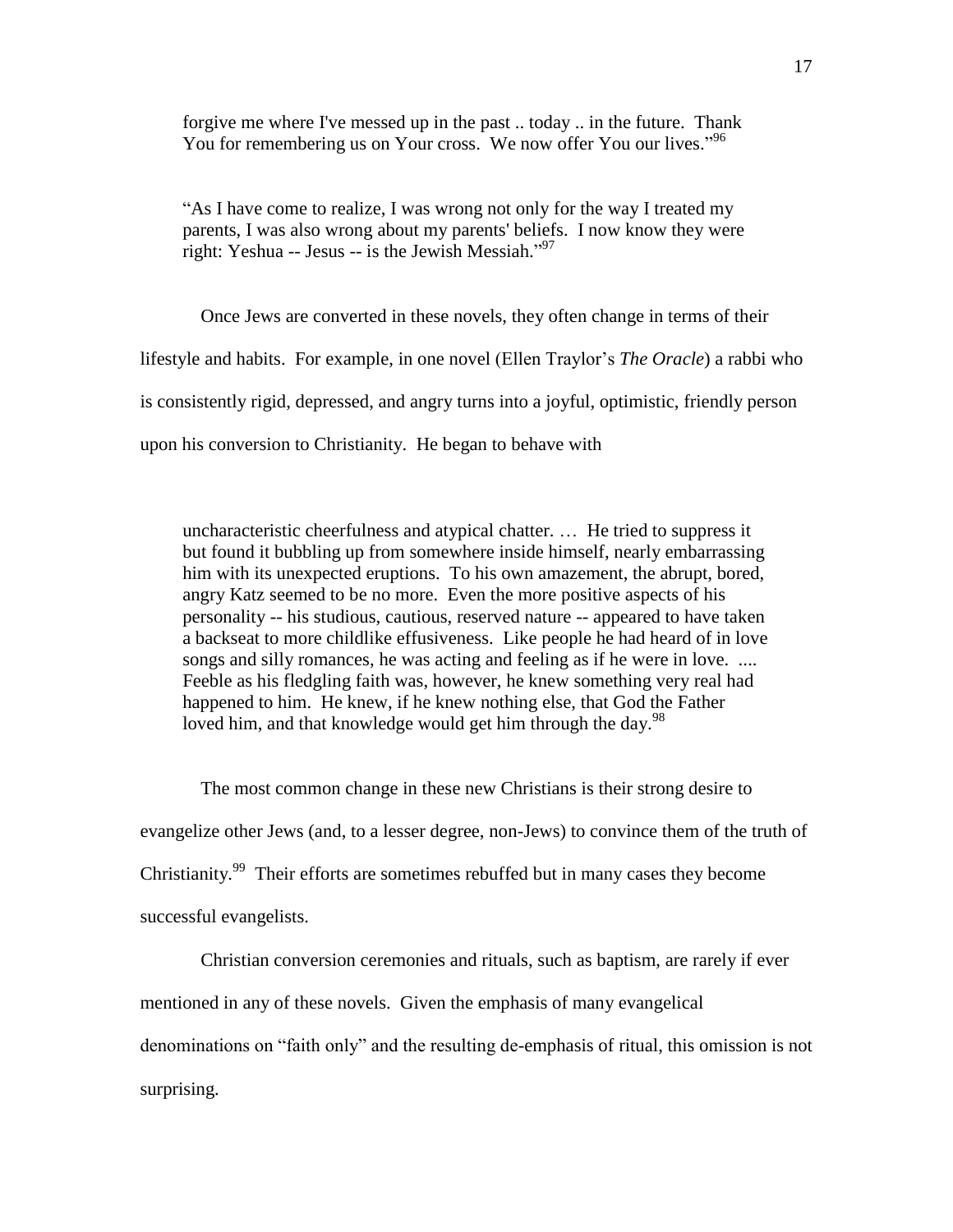Most of the novels examined in this paper reflect a theological dogma that asserts that many Jews will turn to Christ during the "last days." For some novelists (and evangelical theologians), this process will be gradual, and despite the conversion of many hundreds of thousands of Jews to Christianity, most of the world's Jewish population will not convert.<sup>100</sup> Others picture a "mass conversion" that includes most or all of the Jews alive on earth at the second coming of Christ and the end of the tribulation period. Two authors describe the scene (David Dolan's *The End of Days*, and Robert Van Kampen's *The Fourth Reich*):

Synagogues overflowed with thankful men, women, and children. They could see the heavenly sign in the sky. Their Messiah had returned to save them. Hearts begged for forgiveness, and thousands repented of the sin of unbelief. Many tearfully recited portions of Isaiah 53, realizing now that it was a prophecy of their rejected Messiah.<sup>101</sup>

"Deliverance Day is when Yeshua will personally return to Earth for the salvation of every Jew who has yet to put his trust in Yeshua ... and survives Holocaust II."<sup>102</sup>

As noted earlier, most dispensationalists believe that 144,000 Jews will hide from the Antichrist in Petra during the Tribulation period. When Jesus returns to earth, he comes first to Petra where, in Van Kampen's *The Fourth Reich*, "one by one, every man, woman, and child recognized Yeshua of Nazareth, their Meshiah, the Promised One of Israel. Before the figure of their Lord had even touched the ground, everyone had fallen to their knees to worship their King, with sobs of grief and joy."<sup>103</sup> Even the prime minister of Israel bows down "before Yeshua, face down in the dirt."<sup>104</sup>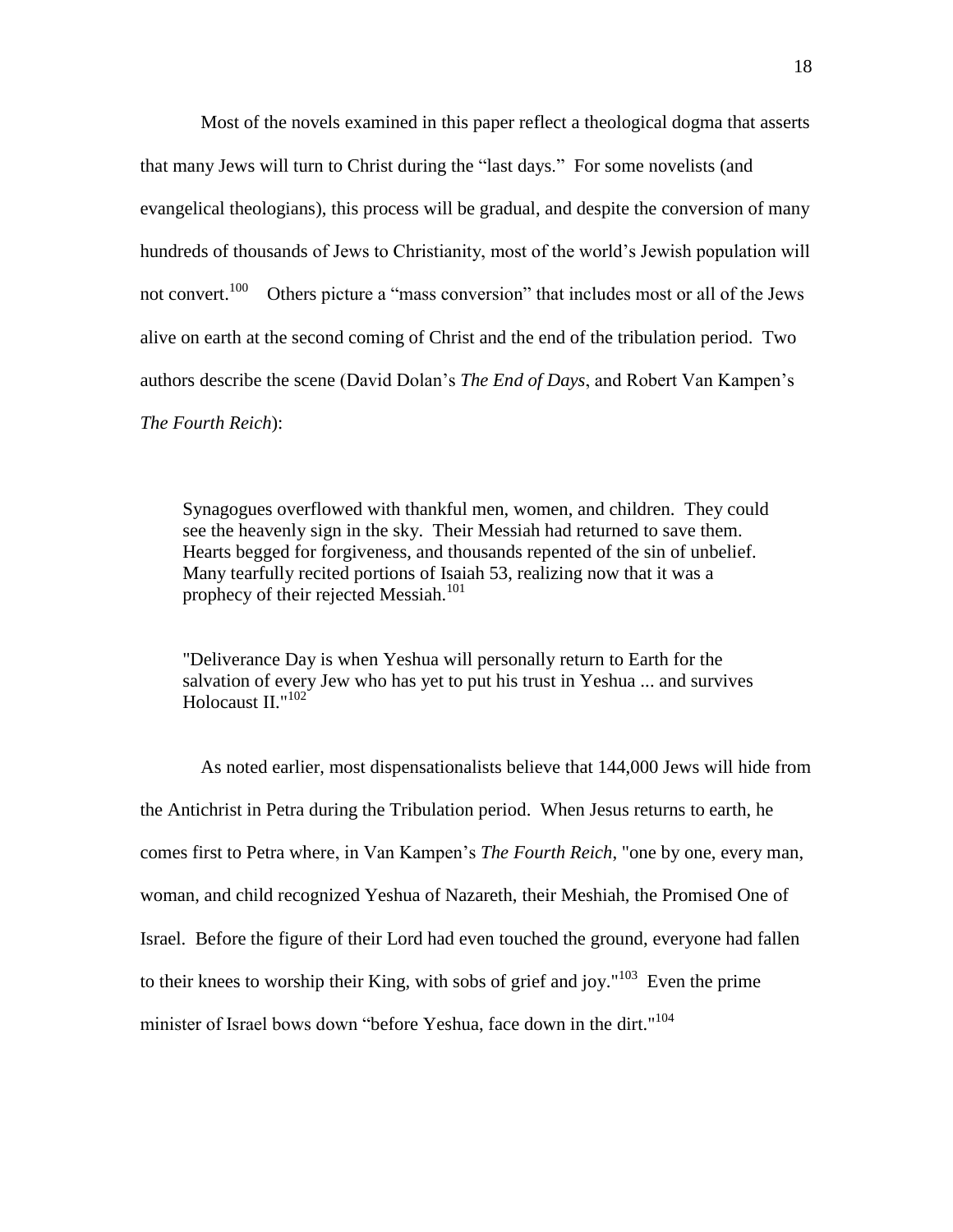# *Rabbis and Conversion to Christianity*

A variety of rabbis, almost all of them biblical scholars and Orthodox in religious observance, come to faith in Christ in the course of many of these novels. For example, Saul Cohen "is a former Hasidic rabbi" who "was disowned by the rest of Judaism nearly twenty years ago when he began to teach that Jesus was the Jewish Messiah."<sup>105</sup> Once he was "considered the most politically powerful rabbi in the world" and the "heir apparent to the Lubavitcher Rebbe," but now he is the object of disgust and disdain.<sup>106</sup>

Many of these rabbis-turned-Christian continue to dress according to custom and to call themselves "rabbi."<sup>107</sup> One fictional rabbi was converted during World War II,<sup>108</sup> but most rabbis in these books find their way to Christ during the Tribulation Period. The conversion process for these rabbis follows the same sequence as other Jewish converts to Christianity in these novels. At first the rabbis are resistant, but eventually they become overwhelmed with the evidence from messianic prophecies.<sup>109</sup>

Some rabbis are secret Christians, $110$  but most (once they convert to Christianity) are open about their faith and indeed strongly evangelistic.<sup>111</sup> One of these fictional rabbis expresses great surprise that other Jews continue to be resistant to the gospel,  $^{112}$ but another (in Ellen Traylor's *The Priest*) is more optimistic and describes how "many of my fellow rabbis are now participating in Messianic congregations. The Messianic movement is, to be frank, enormous in Israel and among Jews of many lands."<sup>113</sup>

It is not easy for these fictional rabbis to become Christians. For example, Ellen Traylor (in *The Oracle*) writes of one rabbi who shakes "from head to toe" as he talks to a Jewish Christian about Jesus. He is in tears and consumed with anguish as he decides to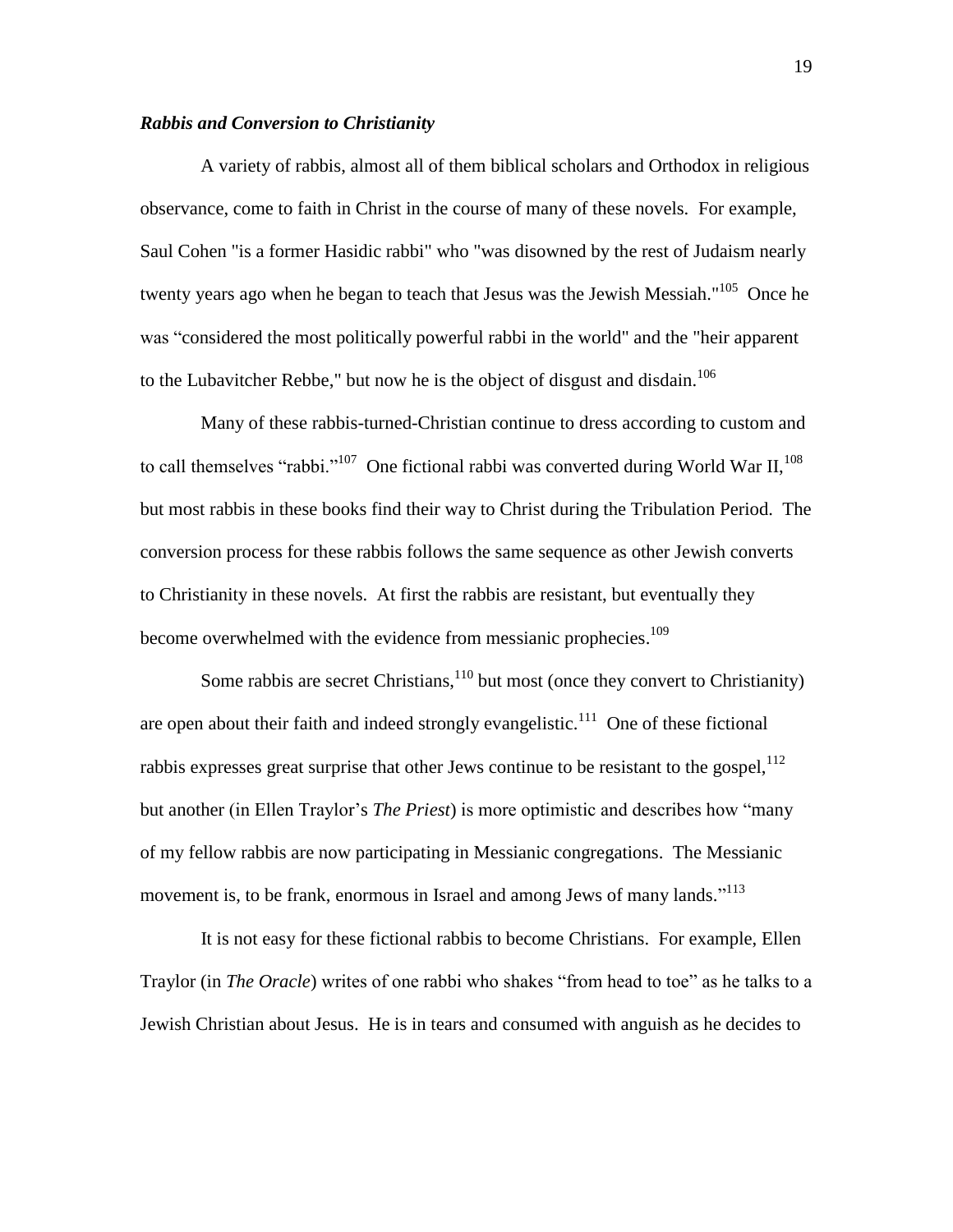express his faith in Christ, but after he prays to Jesus for forgiveness, his relief is palpable and his joy is great.<sup>114</sup>

### *Jewish Converts to Christianity*

Jews who have converted to Christianity are also called "Jewish Christians," "Jewish Believers," or "Messianic Jews" in these books. Some prefer not to be called Christians,  $^{115}$  and indeed most emphasize their Jewish heritage through their clothing, dress, style of speech, and liturgical forms.<sup>116</sup> While some are from Orthodox backgrounds, a large percentage of these characters are from secular or non-observant Jewish homes. Regardless of their upbringing, many of the converts in these books wonder "how they had so long missed what now seemed so obvious."<sup>117</sup>

Some of the Jewish Christians in these novels claim a direct connection to the early Christians of the first century,  $118$  but others see themselves as a new movement. For example, Zachary Cohen is portrayed as "a Messianic Jew, a member of a movement so new and so untried compared to the millennia of Jewish history, that relatively few on earth had heard of it or paid any attention to it."<sup>119</sup> They believe they are "completed" in Jesus, and that they are now more Jewish than ever before,<sup>120</sup> although they recognize that holding the belief that "no Jew was truly fulfilled until he or she had found the Messiah"<sup>121</sup> implies that other Jews are "incomplete." These fictional Messianic Jews celebrate Jewish festivals but almost always interpret them through Christian theology.<sup>122</sup>

One fictional Messianic Jew states: "I am a Jew by birth and observe the Sabbath and Passover and the high holy days ... But I am also a Jew that believes in Jesus as the Messiah of Israel. So I attend also a Christian church. I am a Messianic Jew."<sup>123</sup>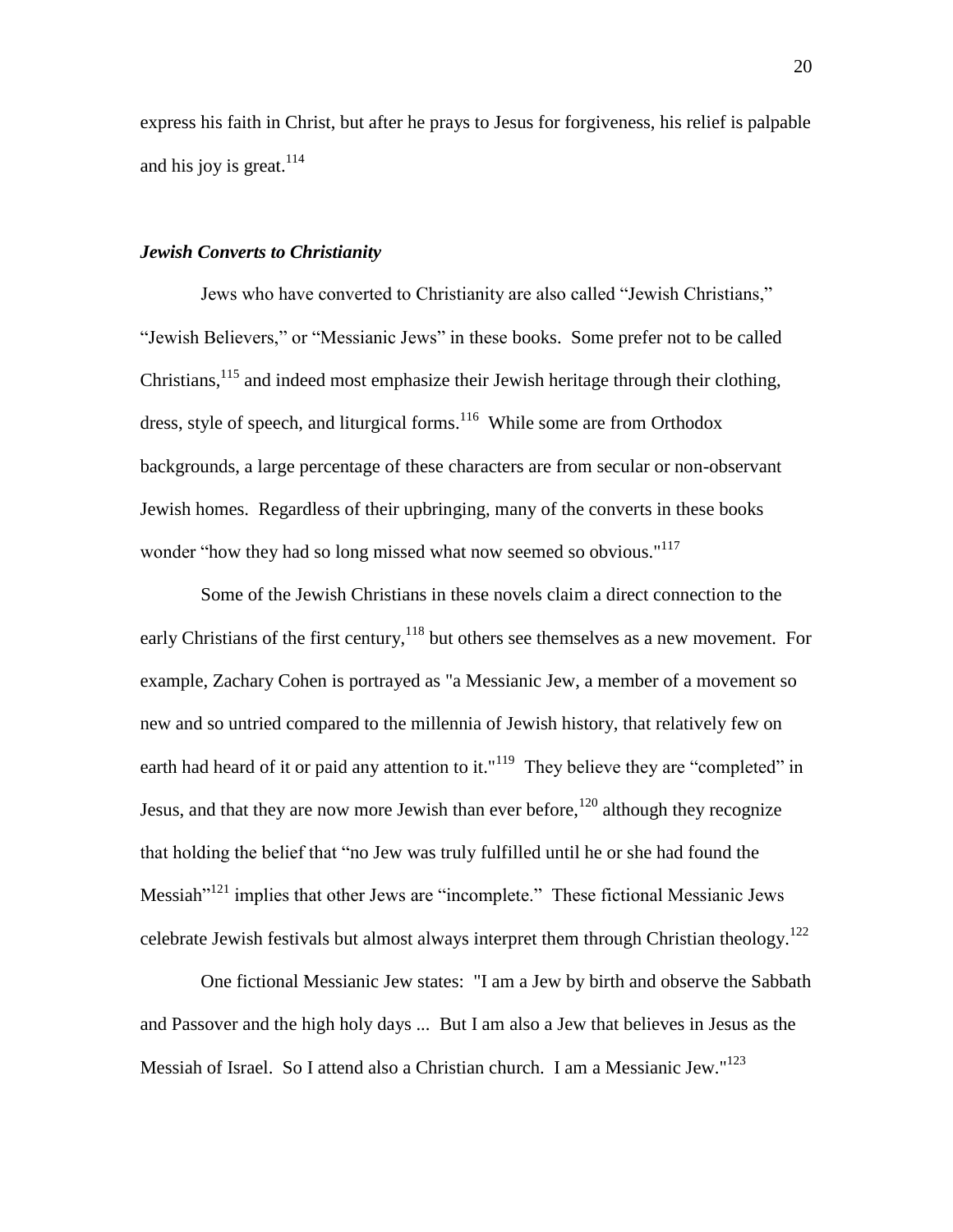Another fictional character says, "I sit before you a Jew, … nothing more and nothing  $less$ "<sup>124</sup>

Many of the Jewish Christians in these novels are militantly proud of their Jewishness and consider it unfair that they are singled out as apostates. They often decry the apparent hypocrisy that they face, since Jews can be almost anything (atheists, secular, Buddhists, followers of another Messiah) except for Christians. As one character states (in James Beauseigneur's *In His Image*):

"We have never renounced our faith!" Rosen's voice grew both defensive and dogmatic. "Many Jews are agnostics or atheists; and Israel grants them citizenship. But because we believe the prophecies about the promised Jewish Messiah, they say we're the ones who have denied our faith! Accepting Yeshua is not a matter of denying our faith but rather of completing it!"<sup>125</sup>

One of the hallmarks of dispensational eschatology is that 144,000 Jews (12,000 from each tribe of Israel) will convert to Christianity during the Tribulation period. Most of the novels examined in this paper include this theological belief as a plot device.<sup>126</sup> These new converts become evangelists and travel throughout the world preaching the gospel. In the end, these 144,000 Jewish Christians are supernaturally kept protected in the mountains of Petra, in Jordan, near the Israeli border.<sup>127</sup>

Jews who have converted to Christianity face special persecution in these books. This persecution comes from other Jews who are upset about their conversion but also from the forces of the Antichrist.<sup>128</sup> In one novel, the Israeli secret police follow, shoot at, harass, torture, and kill Messianic Jews.<sup>129</sup> At the very least, Jewish Christians in these works of fiction face alienation from the Jewish community; in the worst cases they are murdered by other Jews.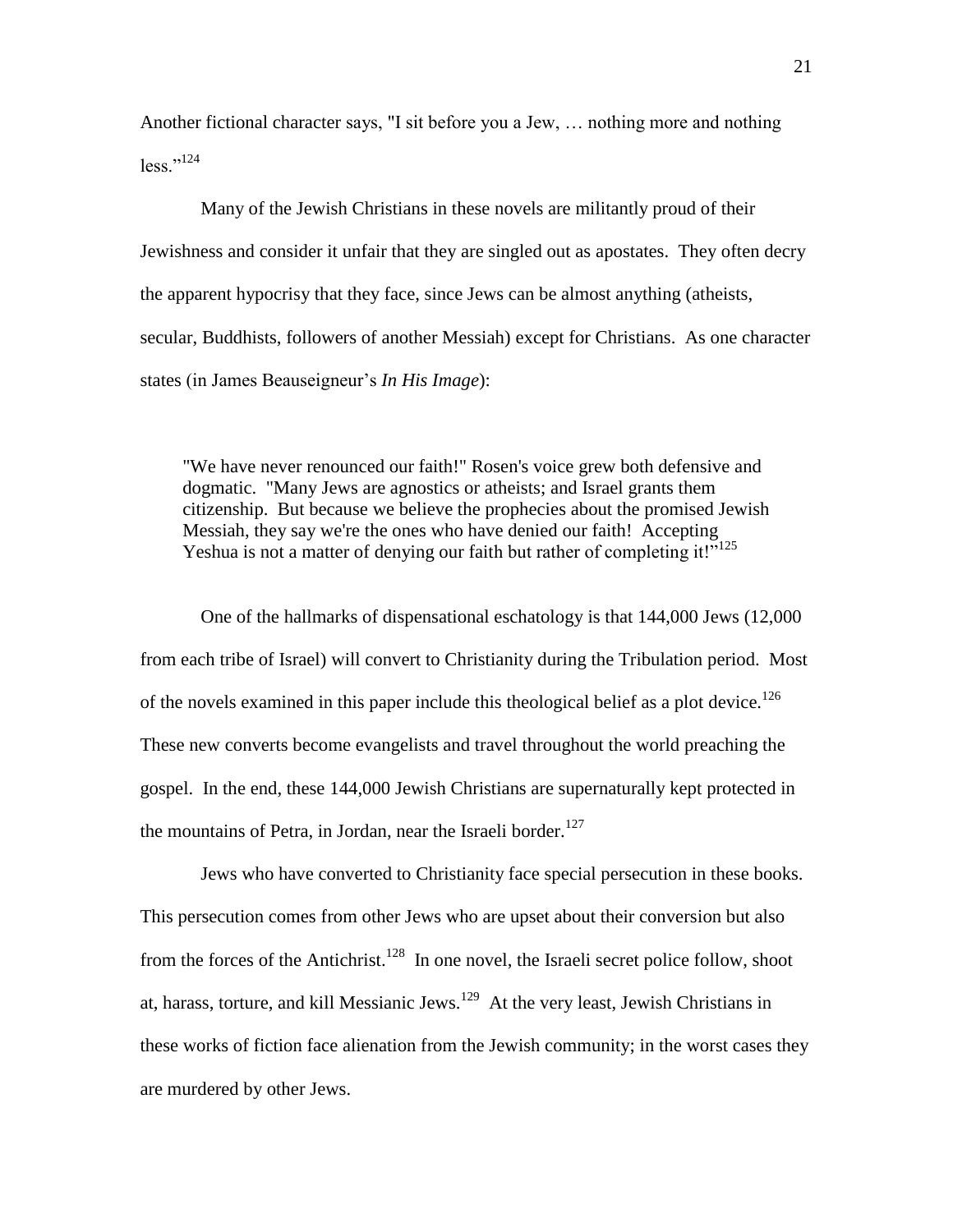# *Conclusion and Analysis*

My analysis of fictionalized Jews as represented in evangelical apocalyptic novels leads me to make the following conclusions about the perceptions of Jews within evangelical theology in its dispensationalist flavor as popularized in these books.

First, popular dispensationalist theology asserts that a great outpouring of anti-Semitism (sometimes called the second Holocaust) awaits all Jews who do not convert to Christianity before the rapture. The Antichrist will attack and seek to kill all remaining Jews on earth, especially those living in Israel. Millions of Jews will suffer and die in a bloodbath. These beliefs are reflected not only in the works of fiction cited in this paper, but in evangelical nonfiction as well.<sup>130</sup> This second Holocaust is seen by evangelical Christians as tragic but inevitable.<sup>131</sup>

Second, proselytizing of Jews, often using messianic prophecies from the Hebrew Bible, is a very important facet of evangelical Christianity. However, evangelicals also realize that the Jewish response to missionaries will at first almost always be negative, and sometimes passionately so. Evangelical Christians understand that there are many reasons that Jews have historically rejected Jesus, but they hope to overcome these barriers through friendship, prayer, and dialogue. It is a firmly held belief of dispensationalists that in the "last days," large numbers of Jews (ranging from hundreds of thousands to possibly millions) will convert to Christianity. These novels reflect this doctrine through a wide spectrum of conversion stories, including several in which rabbis come to faith in Christ. In almost all of these narratives, Jews who become Christians continue to self-identify as Jews and retain a Jewish flavor (if not a Jewish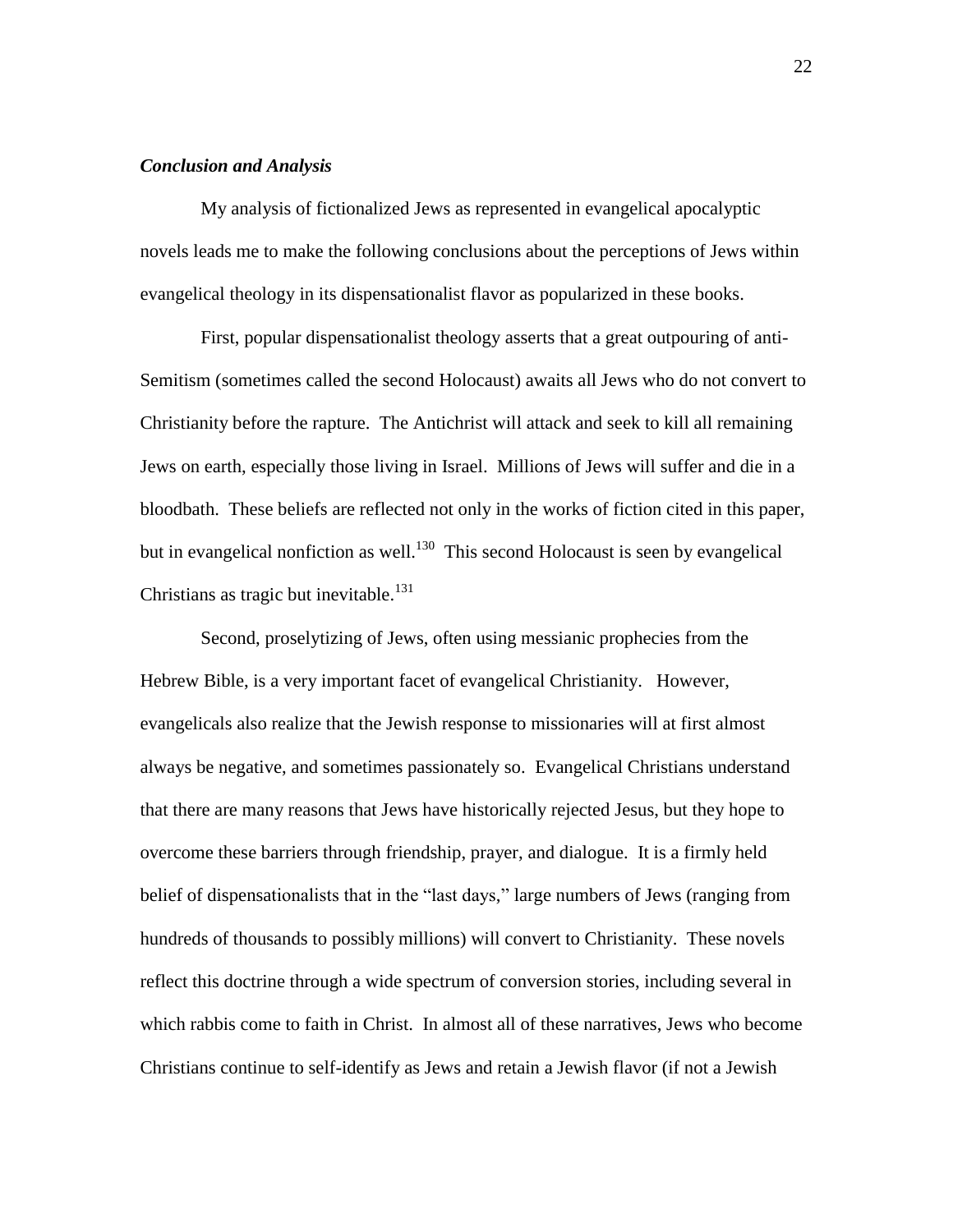essence) in a variety of ways, including dress, language, and rituals. They also experience an added burden in that they are persecuted (by the Antichrist and his minions) for being both Jewish and Christian, and they are rejected (sometimes violently so) by the mainstream Jewish community for their belief in Jesus.

Third, popular evangelical theology sees a connection between the end time suffering of the Jewish people and their ultimate conversion to Christianity. It is no longer in style to blame the German genocide of Jews on Jewish rejection of Jesus (among other Jewish "sins"), but evangelical theology continues to posit a correlation between the second Holocaust of the end times and Jewish resistance to Christianity. The suffering of the fictional Jews of these novels is seen as a refining fire that will greatly reduce the overall number of Jews in the world but will bring about redemption and salvation (through conversion to Christianity) for those who survive.

It is difficult for many non-evangelicals to fathom the seeming disparity between expressed love for Jews and (at the same time) the implied disparaging of the Jewish religion and the firm belief that millions of Jews will die in a second Holocaust. Yet, this is exactly what occurs in these apocalyptic novels. In his historical study of Germany, Levenson<sup>132</sup> discusses a similar sentiment among evangelical German Protestants in the  $19<sup>th</sup>$  and early  $20<sup>th</sup>$  centuries. He concludes that the "tension between antisemitic and philosemitic tendencies led to a treatment of Judaism that was highly compartmentalized in a way that left both their philosemitism and their Christian triumphalism intact."<sup>133</sup> In our analysis of evangelical apocalyptic fiction, we may draw the same conclusion. Evangelical Christian novelists writing about Jews must maintain an ambivalence about their subjects if they are to be true to their theological tenets which insist on the exclusive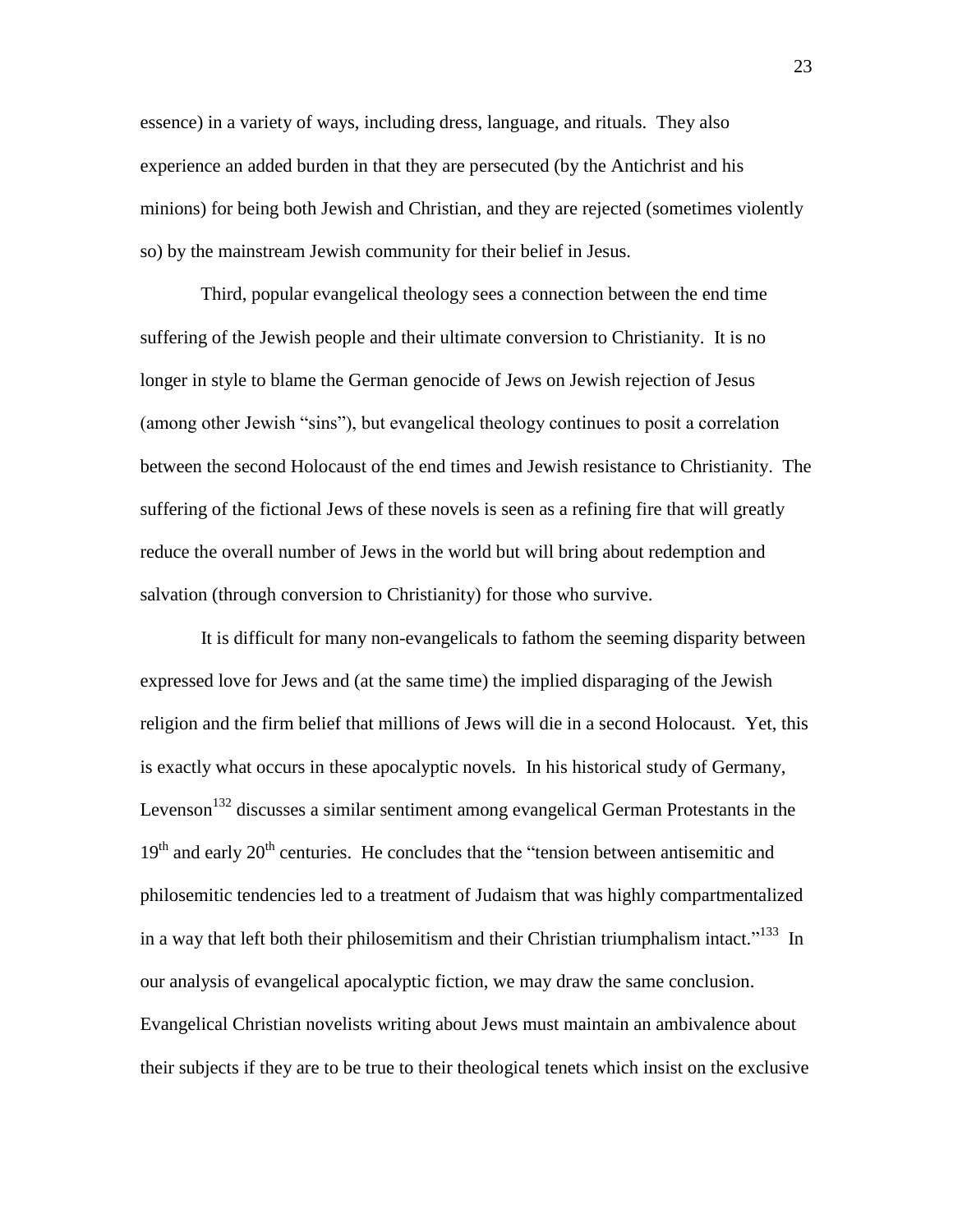truth of Christianity (and thus a denigration of all other religious viewpoints) and yet (at the same time) a love and respect for the dignity of all human beings. This ambivalence is evident not only in these apocalyptic novels but also in the writings of evangelical theologians who wrestle with the tension of living in two worlds, the world of evangelical Christianity and the more pluralistic and tolerant world of Western civilization.<sup>134</sup>

Paul Boyer sums up the complexities and tensions of premillenial

dispensationalism vis-à-vis Jews and Judaism when he writes that:

Premillennialism is a complex system; it is not merely a theological mask for Jew hatred. Indeed, it incorporates many philo-Semitic elements. Yet important structural components of this ideology encourage an obsessive preoccupation with the Jews as a people eternally set apart, about whom sweeping generalizations can be made with the sanction of biblical authority. Premillennialism also incorporates a view of Jewish history that, while not condoning anti-Semitic outbreaks, sees them as foreordained and inevitable. ... For prophecy believers, the most tragic chapter of that history still lies ahead. And no human effort can prevent that blood-soaked chapter from unfolding as God has ordained, at a time of God's own choosing.<sup>135</sup>

#### **Appendix: Evangelical Apocalyptic Novels, 1991-2008**

Abraham, Ken, and Daniel Hart. *Exodus*. Waterville, ME: Thorndike Press, 2003.

(WorldCat Holdings\*: 536).

BeauSeigneur, James. *Acts of God*. Rockville, MD: Selective House Publishers, 2001.

(WorldCat Holdings: 678).

BeauSeigneur, James. *Birth of an Age*. New York: Warner Books, 2003. (WorldCat

Holdings: 898).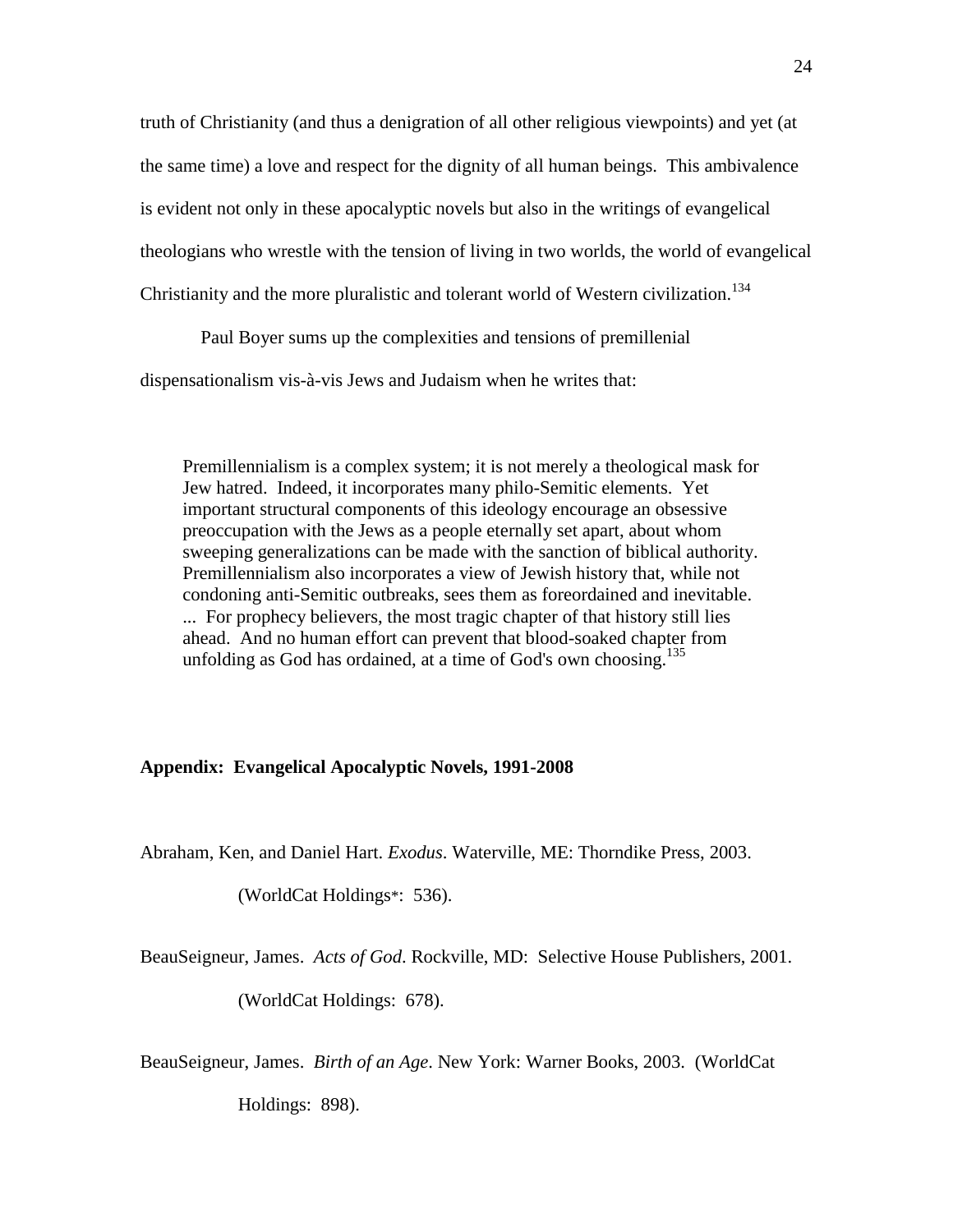- BeauSeigneur, James. *In His Image*. Rockville, Maryland: Selective House, 1997. (WorldCat Holdings: 992).
- Bright, Bill, and Ted Dekker. *A Man Called Blessed*. Nashville: Thomas Nelson, 2002. (WorldCat Holdings: 638).
- Burkett, Larry. *The Illuminati*. Nashville, TN: Thomas Nelson Publishers, 1991. (WorldCat Holdings: 130).
- Curtin, Ralph D. *Ancient Lights: The Watchman Diaries*. Shippensburg, PA : Destiny Image Publishers, 2003. (WorldCat Holdings: 30).
- Dolan, David. *The end of days*. Grand Rapids, MI: Fleming H. Revell, 1995. (WorldCat Holdings: 42).
- Grant, Jean. *The Revelation: A Novel*. Nashville: Thomas Nelson, 1992. (WorldCat Holdings: 68).
- Jeffrey, Grant R., and Angela Elwell Hunt. *By Dawn's Early Light*. Nashville: Word, 1999. (WorldCat Holdings: 375).
- Jeffrey, Grant R., and Angela Elwell Hunt. *The Spear of Tyranny*. Nashville: Word, 2000. (WorldCat Holdings: 149).
- LaHaye, Tim, and Jerry B. Jenkins. *Apollyon: The Destroyer is Unleashed*. (Left Behind Series). Wheaton, IL: Tyndale House, 1999. (WorldCat Holdings: 2704).
- LaHaye, Tim, and Jerry B. Jenkins. *Armageddon: The Cosmic Battle of the Ages*. (Left Behind Series). Wheaton, IL: Tyndale House, 2003. (WorldCat Holdings: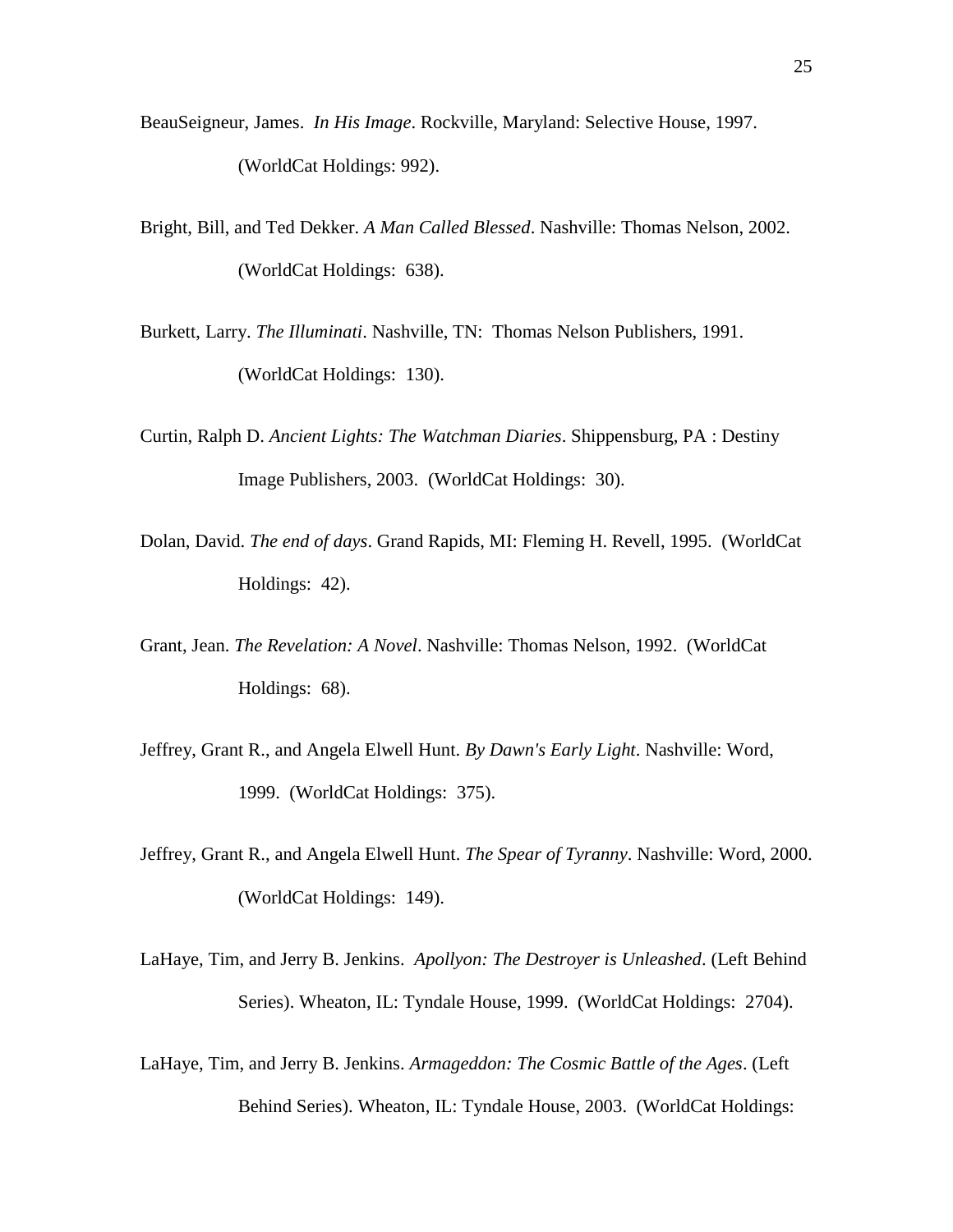- LaHaye, Tim, and Jerry B. Jenkins. *Assassins: Assignment: Jerusalem, Target: Antichrist*. (Left Behind Series). Wheaton, IL: Tyndale House, 2000. (WorldCat Holdings: 3426).
- LaHaye, Tim, and Jerry B. Jenkins. *Desecration: Antichrist Takes the Throne*. (Left Behind Series). Wheaton, IL: Tyndale House, 2001. (WorldCat Holdings: 3194).
- LaHaye, Tim, and Jerry B. Jenkins. *Glorious Appearing: The End of Days*. (Left Behind Series). Wheaton, IL: Tyndale House, 2004. (WorldCat Holdings: 3229).
- LaHaye, Tim, and Jerry B. Jenkins. *The Indwelling: The Beast Takes Possession*. (Left Behind Series). Wheaton, IL: Tyndale House, 2000. (WorldCat Holdings: 3542).
- LaHaye, Tim, and Jerry B. Jenkins. *Left Behind: A Novel of the Earth's Last Days*. (Left Behind Series). Wheaton, IL: Tyndale House, 1995. (WorldCat Holdings: 3683).
- LaHaye, Tim, and Jerry B. Jenkins. *The Mark: The Beast Rules the World*. (Left Behind Series). Wheaton, IL: Tyndale House, 2001. (WorldCat Holdings: 3605).
- LaHaye, Tim, and Jerry B. Jenkins. *Nicolae: The Rise of Antichrist*. (Left Behind Series). Wheaton, IL: Tyndale House, 1997. (WorldCat Holdings: 3530).

LaHaye, Tim, and Jerry B. Jenkins. *The Remnant: On the Brink of Armageddon*. (Left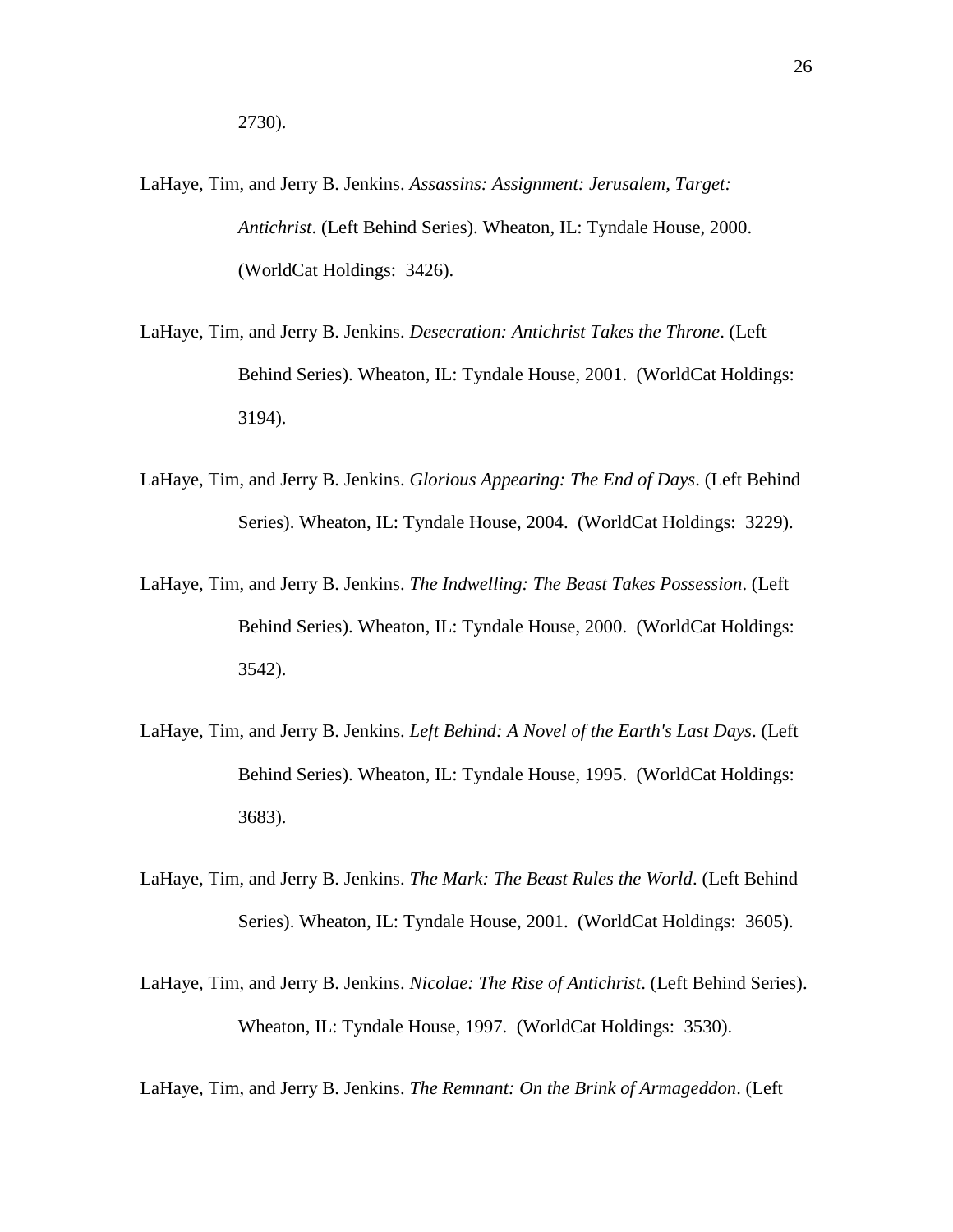Behind Series). Wheaton, IL: Tyndale House, 2002. (WorldCat Holdings: 3288).

- LaHaye, Tim, and Jerry B. Jenkins. *Soul Harvest: The World Takes Sides*. (Left Behind Series). Wheaton, IL: Tyndale House, 1998. (WorldCat Holdings: 3424).
- LaHaye, Tim, and Jerry B. Jenkins. *Tribulation Force: The Continuing Drama*. (Left Behind Series). Wheaton, IL: Tyndale House, 1996. (WorldCat Holdings: 3507).
- Marzulli, L. A. *Nephilim: The Truth is Here*. Grand Rapids, MI: Zondervan, 1999. (WorldCat Holdings: 420).
- Marzulli, L. A. *The Revealing*. Grand Rapids, MI: Zondervan, 2004. (WorldCat Holdings: 134).
- Marzulli, L. A. *The Unholy Deception: The Nephilim Return*. Grand Rapids, MI: Zondervan, 2002. (WorldCat Holdings: 173).
- Meier, Paul D. *The Third Millennium: A Novel*. Nashville: Thomas Nelson Publishers, 1993. (WorldCat Holdings: 472).
- Meier, Paul D., and Robert L. Wise. *The Secret Code: A Novel*. Nashville: Thomas Nelson Publishers, 1999. (WorldCat Holdings: 278).
- Myers, Bill. *Fire of Heaven*. Grand Rapids, MI: Zondervan, 1999. (WorldCat Holdings: 791).

Robertson, Pat. *The End of the Age: A Novel*. Dallas: Word Publishing, 1995. (WorldCat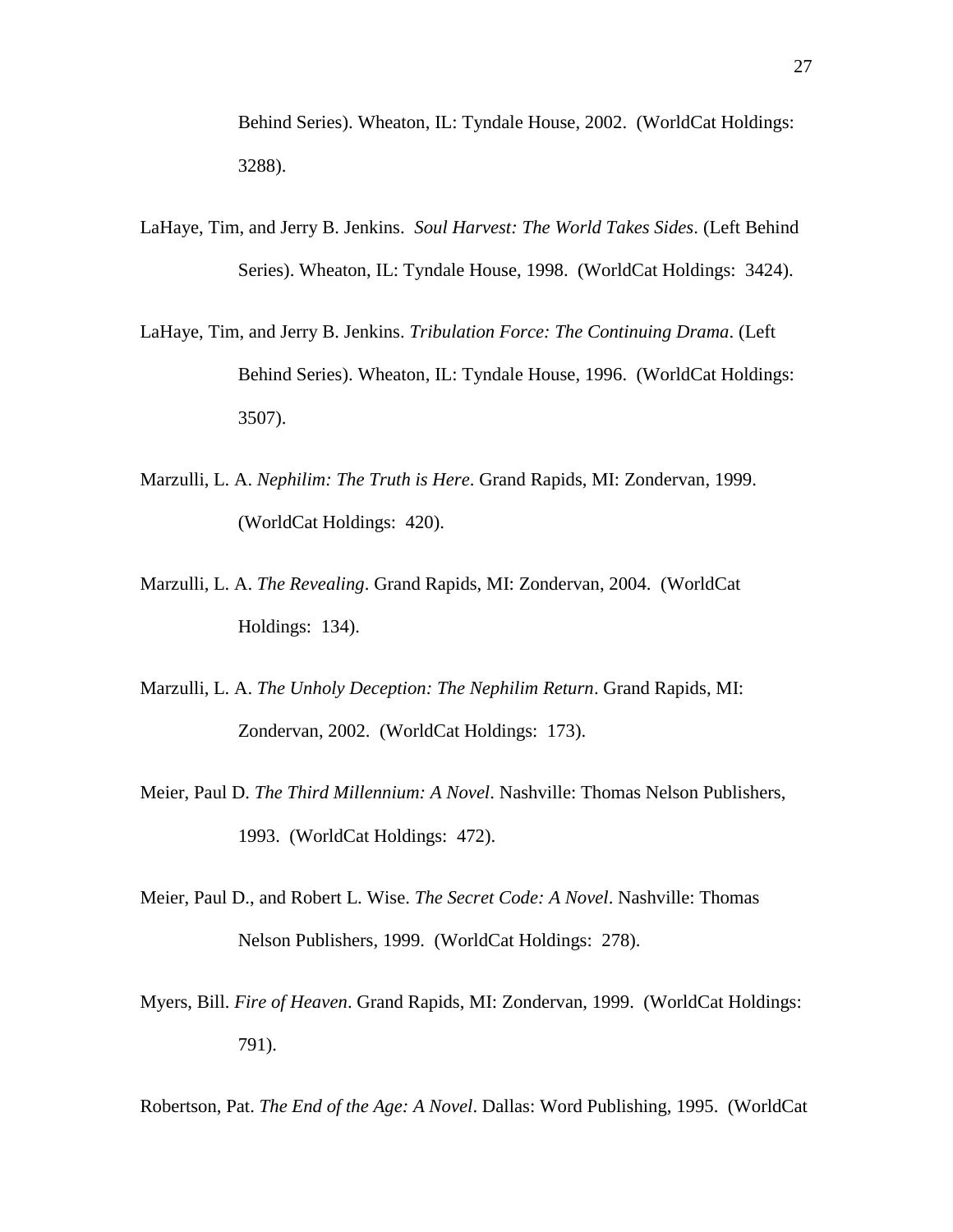- Rosenberg, Joel C. *The Copper Scroll*. Wheaton, IL: Tyndale House, 2006. (WorldCat Holdings: 1937).
- Rosenberg, Joel C. *Dead Heat*. Wheaton, IL: Tyndale House, 2008. (WorldCat Holdings: 1494).
- Rosenberg, Joel C. *The Ezekiel Option*. Wheaton, IL: Tyndale House, 2005. (WorldCat Holdings: 1468).
- Rosenberg, Joel C. *The Last Days*. New York: Tom Doherty Associates, 2003. (WorldCat Holdings: 1500).
- Traylor, Ellen Gunderson. *The Oracle: A Novel*. Nashville: Word Publishing, 2001. (WorldCat Holdings: 207).
- Traylor, Ellen Gunderson. *The priest: a novel*. Nashville: Word Publishing, 1998. (WorldCat Holdings: 439).
- Van Kampen, Robert D. *The Fourth Reich*. Grand Rapids: Fleming H. Revell, 1997. (WorldCat Holdings: 219).
- Wise, Robert L., and William Louis Wilson, Jr.. *The Tail of the Dragon: A Novel*. Nashville: Thomas Nelson, 2000. (WorldCat Holdings: 135).

\*WorldCat holdings are based on all library print holdings and do not include other formats such as electronic, audiobooks, etc.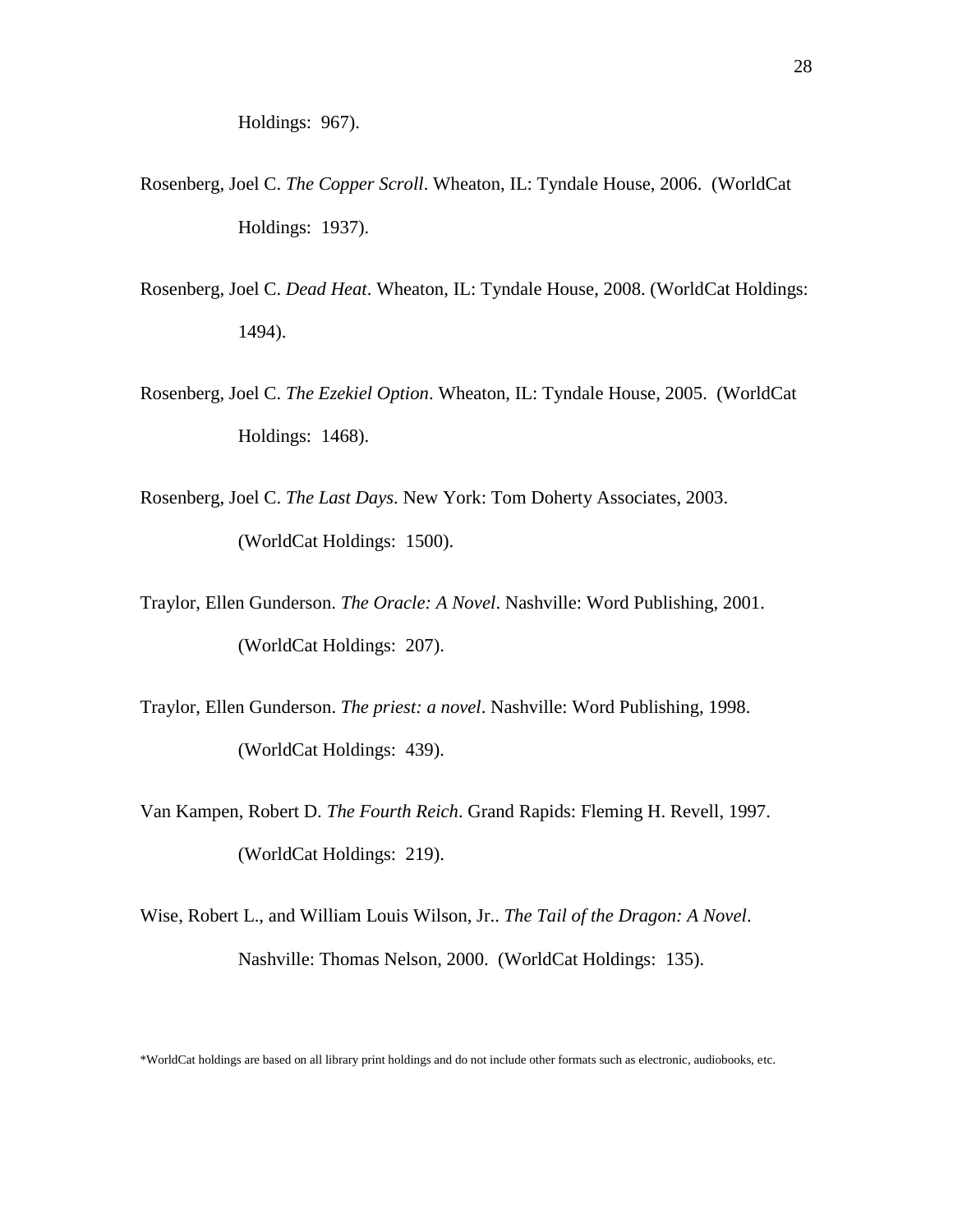4 Sydney Watson, *In the Twinkling of an Eye* (Los Angeles: Bible Institute of Los Angeles, 1918), and *The Mark of the Beast* (Los Angeles: Bible Institute of Los Angeles, 1918)), which are among the earliest dispensationalist apocalyptic novels. More recently, some evangelical authors imagined apocalyptic fiction from a 1970s perspective. See Gary G. Cohen, *The Horsemen are Coming* (Chicago: Moody Press, 1974), and Salem Kirban, *666* (Wheaton, IL: Tyndale, 1976).

 $<sup>5</sup>$  John Mort has written a brief but illuminating history of the evangelical novel and a description of its</sup> present popularity. See John Mort, *Christian Fiction: A Guide to the Genre* (Greenwood Village, CO: Libraries Unlimited, 2002), 1-4.

6 See John Walvoord, *Israel in Prophecy* (Grand Rapids: Zondervan, 1962), and Paul Enns, *The Moody Handbook of Theology* (Chicago: Moody Press, 1989), 389-393. For a more critical viewpoint, see Nancy T. Ammerman, "Fundamentalists Proselytizing Jews: Incivility in Preparation for the Rapture," in *Pushing the Faith: Proselytism and Civility in a Pluralistic World*, ed. Martin E. Marty and Frederick E. Greenspahn (New York: Crossroad Publishing; 1988), 109-122.

<sup>7</sup> Timothy Weber, *On the Road to Armageddon : How Evangelicals Became Israel's Best Friend* (Grand Rapids, MI: Baker Academic, 2004). But it should be noted that even non-dispensationalist Christian theologians, dating from the late Middle Ages, have posited an important apocalyptic role for the Jews, which included conversion to Christianity. See, for example, Paul Boyer, *When Time Shall Be No More: Prophecy Belief in Modern American Culture* (Cambridge, MA: Harvard University Press, 1992), 182. See also Avihu Zakai, "From Judgment to Salvation: The Image of the Jews in the English Renaissance," *Westminster Theological Journal* 59 (1997): 213-230.

 $8$  It is important to point out that some apocalyptic novels written by evangelical authors do not have any significant Jewish characters. For example, see Marlin Maddoux, *Seal of Gaia: A Novel of the Antichrist* (Nashville: Word, 1998).

 $9 \text{ Most but not all of these publishers are current members of the Evangelical Christian Publishers}$ Association.

<sup>10</sup> Bright and Dekker, *A Man Called Blessed*; Marzulli, *Nephilim*; Traylor, *The Priest*.

<sup>11</sup> Meier and Wise, *The Secret Code*, 234.

 $\overline{a}$ 

<sup>12</sup> Jeffrey and Hunt, *By Dawn's Early Light*, 135.

<sup>13</sup> Jeffrey and Hunt, *The Spear of Tyranny.*

<sup>14</sup> See Jeffrey and Hunt, *The Spear of Tyranny*, 243, and Marzulli, *Nephilim*, 119. This paper does not delve into the Christian origins of anti-Semitism. However, many readers of the last book of the New Testament have come to the conclusion (after reading the references to the "synagogue of Satan" in the  $2<sup>nd</sup>$ and 3<sup>rd</sup> chapters) that the book of Revelation contains anti-Jewish rhetoric and thus has been a catalyst over the centuries for anti-Semitism. Ironically, some commentators have tried to show that Revelation is more

<sup>1</sup> Recent critical perspectives on the *Left Behind* series include Amy Johnson Frykholm, *Rapture Culture: Left Behind in America*, (New York: Oxford University Press, 2004); Glenn W. Shuck, *Marks of the Beast: The Left Behind Novels and the Struggle for Evangelical Identity*, (New York: New York University Press, 2005; and Crawford Gribben, *Writing the Rapture: Prophecy Fiction in Evangelical America*, (New York: Oxford University Press, 2009).

<sup>2</sup> The classic text on dispensational premillennialism is Dwight J. Pentecost, *Things To Come: A Study In Biblical Eschatology,* (Grand Rapids, Mich. : Zondervan Publishing House, 1958). A popularized version of dispensational eschatology is Hal Lindsey, *The Late Great Planet Earth* (Grand Rapids, Mich.: Zondervan Publishing House, 1970).

<sup>3</sup> See, for example, C.A. Patrides and Joseph Wittreich, eds., *The Apocalypse in English Renaissance Thought and Literature: Patterns, Antecedents and Repercussions* (Manchester, England: Manchester University Press, 1984); and Edward J. Ahearn, *Visionary Fictions: Apocalyptic Writing from Blake to the Modern Age* (New Haven, CT: Yale University Press, 1996).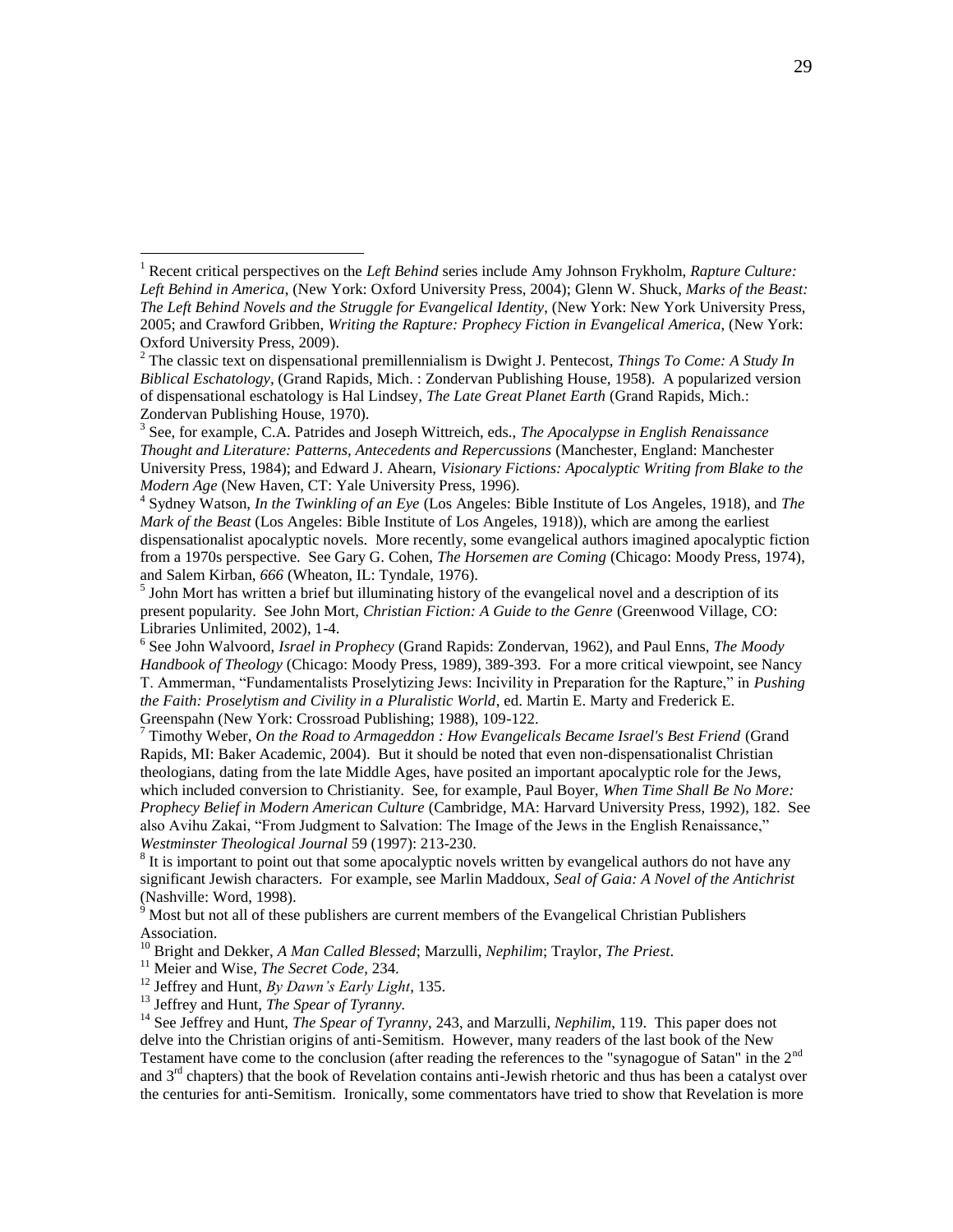Jewish than Christian. See John W. Marshall, *Parables of War: Reading John's Jewish Apocalypse* (Waterloo, Ontario: Wilfrid Laurier University Press; 2001). Other scholars believe that the early Christians who wrote and read the book of Revelation engaged in "anti-Judaism" without being anti-Jewish (since they were Jews themselves, for the most part). See Jan Lambrecht, "Synagogues of Satan (Rev. 2:9 and 3:9): Anti-Judaism in the Book of Revelation," in *Anti-Judaism and the Fourth Gospel*, eds. R. Bieringer, D. Pollefeyt, and F. Vandecasteele-Vanneuville (Louisville: Westminster John Knox Press, 2001), 279-292.

<sup>15</sup> The theological basis for this is described in Boyer, *When Time Shall Be No More*, 181, 224.

Burkett, The Illuminati, 290

 $\overline{a}$ 

BeauSeigneur, *Acts of God* (Rockville, MD: Selective House Publishers, 2001), 397

 Timothy Weber, *Living in the Shadow of the Second Coming: American Premillennialism, 1875-1925* (New York: Oxford University Press, 1979), 130.

Boyer, *When Time Shall Be No More*, 181.

 See Boyer, *When Time Shall Be No More*, 182, and Robert C. Fuller, *Naming The Antichrist : The History Of An American Obsession* (New York: Oxford University Press, 1995), 138-144. Also see Watson, *The Mark of the Beast*, and Frederick A. Tatford, *The Clock Strikes* (Fort Washington, PA: Christian Literature Crusade, 1971).

 The Antichrist is described variously in these novels as a European, in David Dolan, *The End of Days* (Grand Rapids: Fleming Revell, 1995); a Romanian, in LaHaye and Jenkins, *Tribulation Force*, 1996; an American of Italian and Jewish extraction, in *Meier, The Third Millennium*; a Greek, in Curtin, *Ancient Lights*, and an Italian, in Bill Myers, *Fire of Heaven* (Grand Rapids, MI: Zondervan, 1999).

Meier, *The Third Millennium*.

BeauSeigneur, *Acts of God*.

Curtin, *Ancient Lights*; Meier, *The Third Millennium*; Jeffrey and Hunt, *The Spear of Tyranny.*

Curtin, *Ancient Lights*.

LaHaye and Jenkins, *Tribulation Force*, 291, 378.

Myers, *Fire of Heaven*, 84.

Van Kampen, *The Fourth Reich*, 66.

Pat Robertson, *The End of the Age: A Novel* (Dallas: Word, 1995), 335.

 Jeffrey and Hunt, *The Spear of Tyranny*; LaHaye and Jenkins, *Left Behind: A Novel of the Earth's Last Days* (Wheaton, IL: Tyndale, 1995).

Dolan, *The End of Days*.

<sup>32</sup> Myers, *Fire of Heaven*. In another novel they are called "Brother Jonah and Brother Elias." See Jean Grant, *The Revelation: A Novel* (Nashville: Thomas Nelson, 1992), 230.

Dolan, *The End of Days*, 316.

Jeffrey and Hunt, *The Spear of Tyranny*, 247.

Jeffrey and Hunt, *The Spear of Tyranny*, 249.

 Tim LaHaye and Jerry B. Jenkins, *Apollyon: The Destroyer is Unleashed* (Wheaton, IL: Tyndale, 1999), 245.

 Tim LaHaye and Jerry B. Jenkins, *Soul Harvest: The World Takes Sides* (Wheaton, IL: Tyndale, 1998), 376.

<sup>38</sup> Ammerman, "Fundamentalists Proselytizing Jews," 109-122.

James BeauSeigneur, *In His Image* (Rockville, MD: Selective House, 1997), 298.

Bright and Dekker, *A Man Called Blessed*, 306.

Bright and Dekker, *A Man Called Blessed*, 350.

Van Kampen, *The Fourth Reich*, 70.

LaHaye and Jenkins*, Soul Harvest*, 330.

Bright and Dekker, *A Man Called Blessed*, 275.

Curtin, *Ancient Lights*, 274.

Dolan, *The End of Days*, 42.

LaHaye and Jenkins, *Apollyon*, 128.

Dolan, *The End of Days*, 52.

Meier and Wise, *The Secret Code*, p 300-301.

LaHaye and Jenkins, *Apollyon*, 90.

LaHaye and Jenkins, *Apollyon*, 30.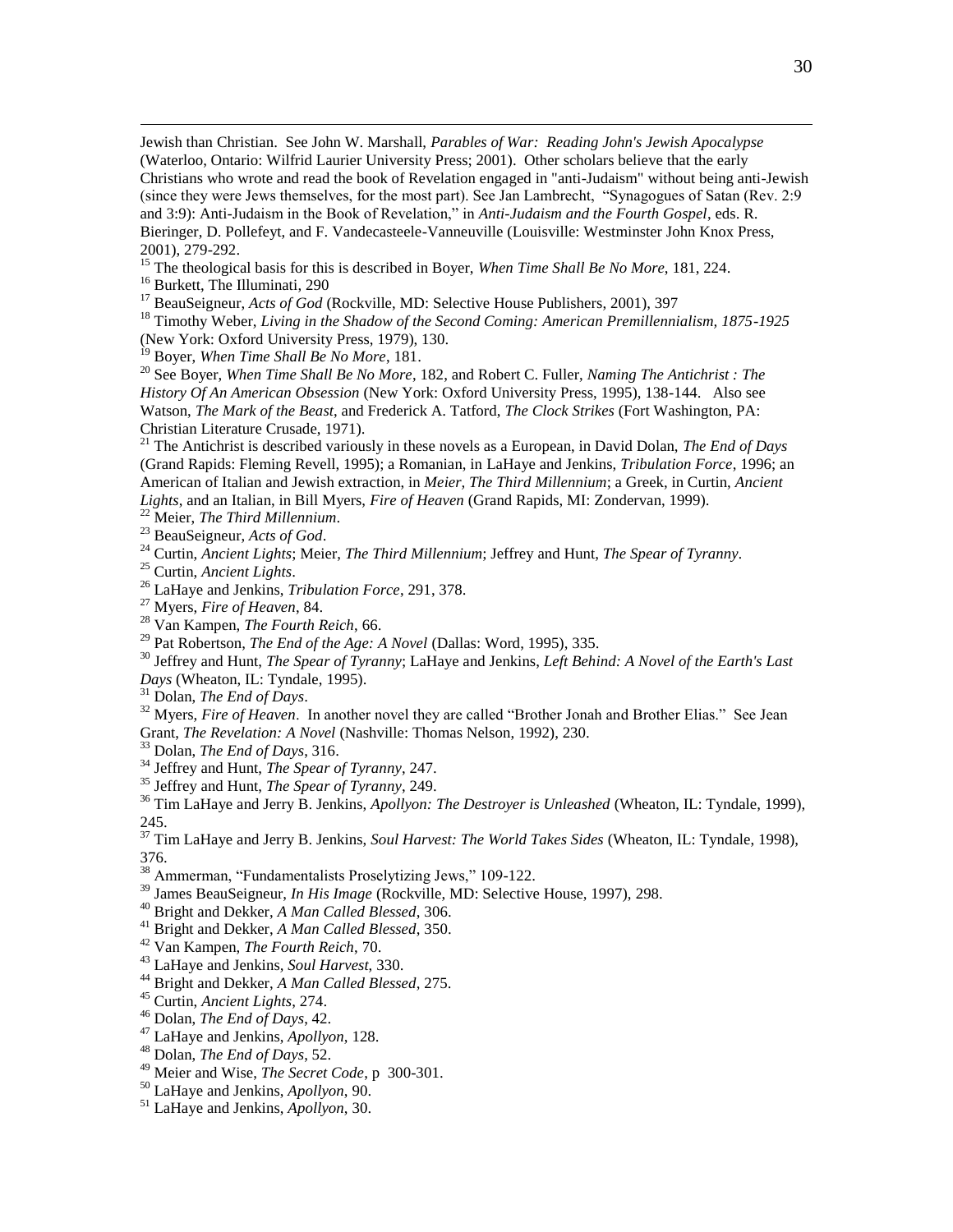$\overline{a}$ 

BeauSeigneur, *In His Image*, 298.

Bright and Dekker, *A Man Called Blessed*, 350.

LaHaye and Jenkins, *Tribulation Force*, 321.

Dolan, *The End of Days*, 79.

Jeffrey and Hunt, *The Spear of Tyranny*. 243.

Dolan, *The End of Days*, 79.

Jeffrey and Hunt, *The Spear of Tyranny*, 107.

Meier and Wise, *The Secret Code*, 90.

Van Kampen, *The Fourth Reich*, 88.

Myers, *Fire of Heaven*, 24.

 Robert L. Wise and William Louis Wilson, *The Tail of the Dragon: A Novel* (Nashville: Thomas Nelson, 2000), 70.

Grant, *The Revelation*, 130-131.

LaHaye and Jenkins, *Apollyon*, 90, 177.

LaHaye and Jenkins, *Apollyon*, 279.

BeauSeigneur, *Acts of God*, 362.

BeauSeigneur, *In His Image*, 209.

LaHaye and Jenkins, *Soul Harvest: The World Takes Sides* (Wheaton, IL: Tyndale, 1998), 244.

BeauSeigneur, *Acts of God*, 382.

LaHaye and Jenkins, *Apollyon*, 322.

 LaHaye and Jenkins, *Assasins: Assignment: Jerusalem, Target: Antichrist* (Wheaton, IL: Tyndale, 2000), 367-368.

LaHaye and Jenkins, *Tribulation Force*, 291.

LaHaye and Jenkins, *Soul Harvest*, 376.

LaHaye and Jenkins, *Apollyon*, 245.

LaHaye and Jenkins, *Tribulation Force*, 333.

Curtin, *Ancient Lights*, 267.

Wise and Wilson, *The Tail of the Dragon*, 70.

BeauSeigneur, *In His Imag.e*

Meier and Wise, *The Secret Code*, 72.

Jeffrey and Hunt, *By Dawn's Early Light*, 250.

Dolan, *The End of Days*, 79.

BeauSeigneur, *In His Image*, 298.

Meier and Wise, *The Secret Code*, 104.

 Meier, *The Third Millennium*. In another book, the militantly Jewish son who creates problems for his messianic parents when they attempt aliyah (BeauSeigneur, *In His Image*, 59) seems modeled on the true life story of a South African Jewish family who converted to Christianity and then faced legal problems when they emigrated to Israel. See Linda Alexander, *The Unpromised Land: The Struggle of Messianic Jews, Gary and Shirley Beresford*, (Baltimore: Lederer, 1994).

BeauSeigneur, *In His Image*, 320.

Bright and Dekker, *A Man Called Blessed*, 335.

Curtin, *Ancient Lights*, 250.

Van Kampen, *The Fourth Reich*, 394.

Jeffrey and Hunt, *By Dawn's Early Light*, 251.

Curtin, *Ancient Lights*, 274.

Meier, *The Third Millennium*, 100.

BeauSeigneur, *Acts of God*, 108.

Traylor, *The Oracle*, 264.

Curtin, *Ancient Lights*, 274; Dolan, *The End of Days*, 65, 77; Meier and Wise, *The Secret Code*, 283.

Jeffrey and Hunt, *The Spear of Tyranny*, 249; Rosenberg, *The Ezekiel Option*, 381.

Rosenberg, *The Ezekiel Option*, 82.

Meier and Wise, *The Secret Code*, 106.

BeauSeigneur, *In His Image*, 298.

LaHaye and Jenkins, *Nicolae: The Rise of Antichrist* (Wheaton, IL: Tyndale, 1997).